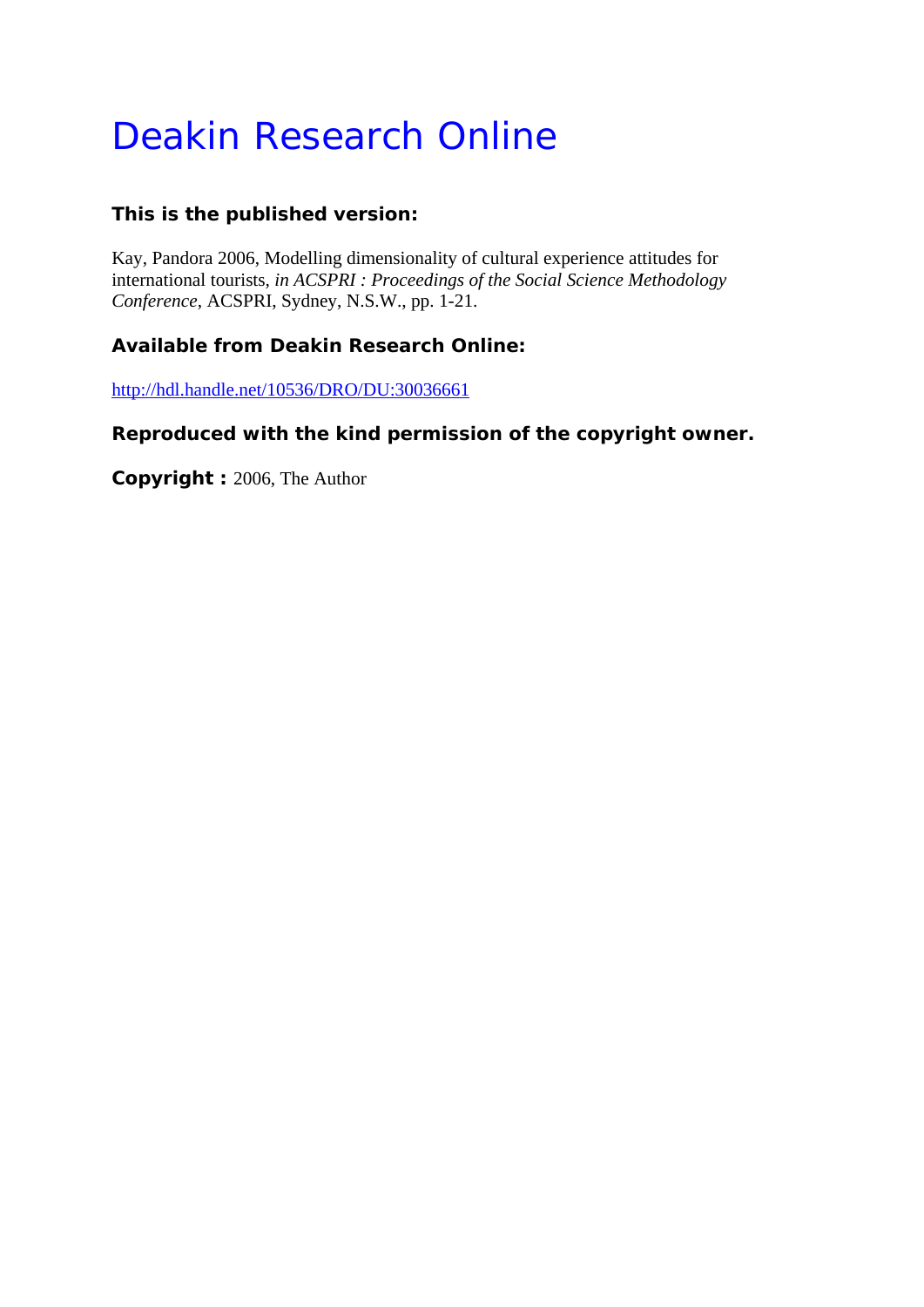Title: Modelling Dimensionality of Cultural Experience Attitudes for International Tourists

# ACSPRI Conference Stream:

Innovative Approaches to Tourism Research

Author: Pandora Kay Victoria University

Contact Details: Pandora.Kay@vu.edu.au (03) 9919 5367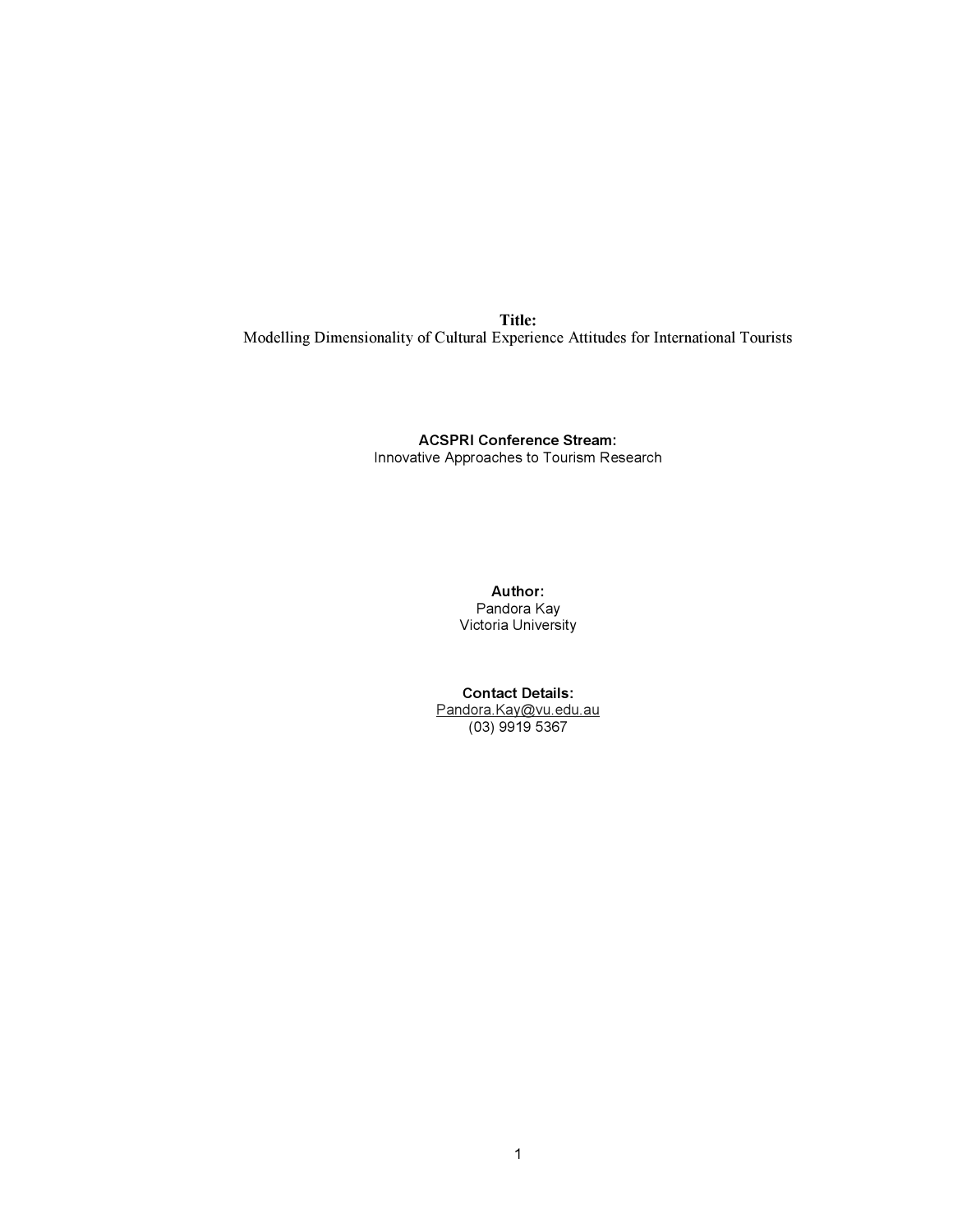## Title: Modelling Dimensionality of Cultural Experience Attitudes for International **Tourists**

# Abstract

This empirical research of tourists' cultural experiences aims to advance theory by developing a measurement model of attitudes towards attending cultural experiences for a sample of international tourists visiting Melbourne, Australia. Exploratory factor analysis (EFA) and confirmatory factor analysis (CFA) were used to cross-validate the underlying dimensionality structure of cultural experience attitudes in the model. A five-factor model was extracted from the EFA and some further modifications were required to establish discriminant validity. A four-factor model was retained in the CFA, which included three factors based on a liking for different types of cultural experiences and one factor indicating that social interaction was the most liked socio-psychological attitude towards attending cultural experiences. Although the sample were all English-speaking international tourists, cross-cultural validation of the model was also examined for factor configural and metric invariance of the measurement model as there were three different groups of international tourists within the sample: North Americans; New Zealanders; and tourists from United Kingdom and Ireland. This measurement structure was found to be relatively invariant for the factor loadings across the three groups of international tourists.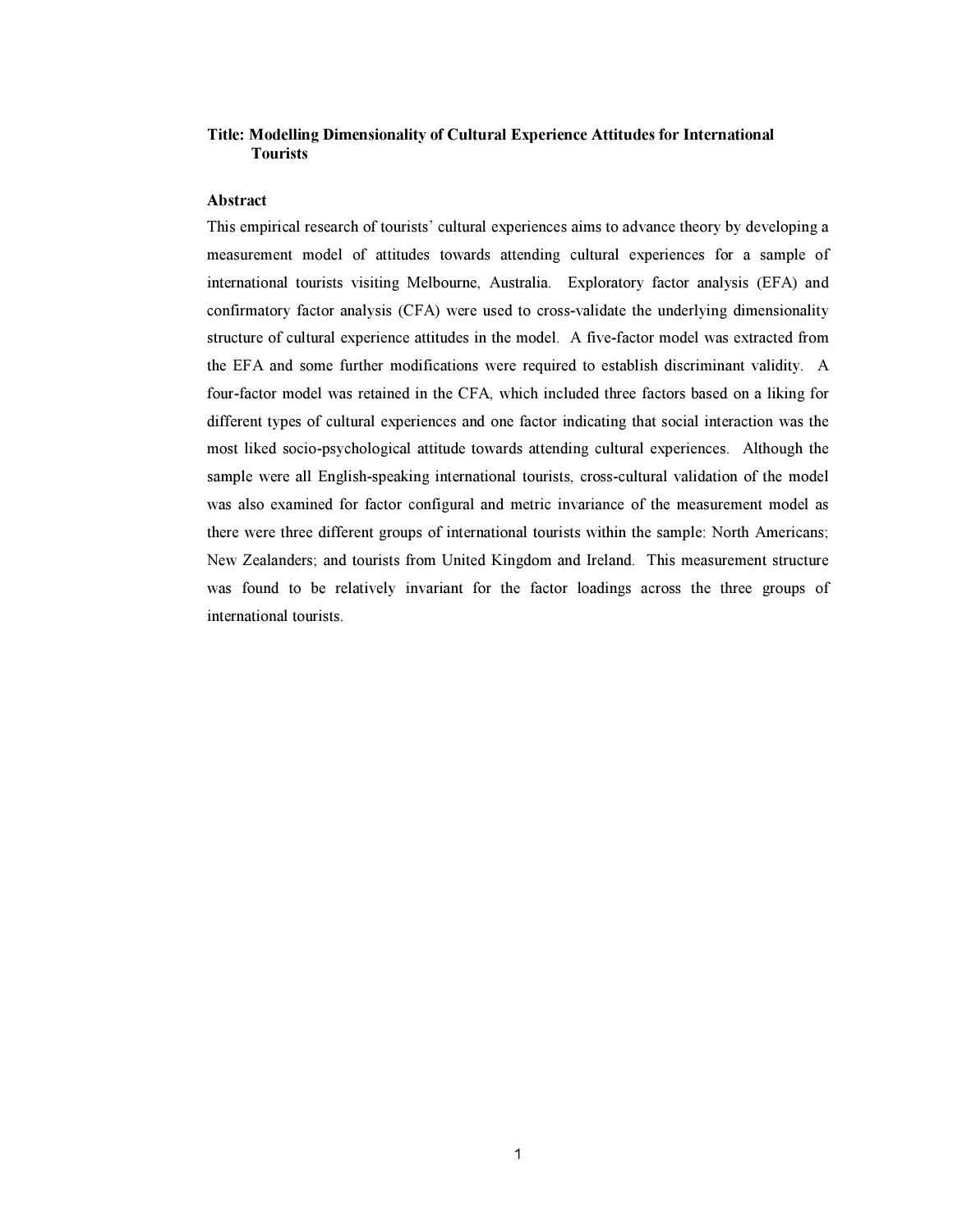#### Introduction

Exploring the dimensionality of tourists' attitudes towards attending cultural experiences was a primary aim of this empirical research. Many destinations, such as Melbourne, Australia, are positioned and marketed as 'cultural capitals', yet very little is known about tourists' attendance at cultural experiences, especially the more temporal performing arts based cultural experiences. While there has been considerable interest in identifying cultural tourists and understanding their motivations for attending cultural experiences, much of this research has been situational to attendance at specific types of cultural experiences and to date, has not aimed to develop a model for measuring tourists' attitudes towards attending different types of cultural experiences and for understanding the underlying structure and dimensionality of these attitudes. Developing such a model was a specific aim of this research, using exploratory factor analysis (EFA) undertaken on a calibration sample, and then confirmatory factor analyses (CFA) on a validation sample to cross-validate the dimensionality of cultural experience attitudes. Crosscultural research of tourists' cultural experience attitudes and motivations is also lacking to date despite the cross-cultural nature of international tourism, and so a further aim of this study was to test the developed model of cultural experience attitudes and its underlying dimensionality, for cultural invariance.

The research questions addressed in this study are whether the sample for this research, which are English-speaking tourists from three major international tourist markets for Melbourne, Australia, cross-validates in confirmatory factor analyses (CFA), the dimensionality of cultural experience attitudes derived from the exploratory factor analyses (EFA) employed in this study. For the resultant measurement model for cultural experience attitudes, a related research question that will also be tested is whether there is a significant difference in the factor configural and metric invariance for the three different groups of international tourists within the sample: North Americans; New Zealanders; and tourists from United Kingdom and Ireland.

## Literature Review

Several approaches to researching attitudes can be found in the tourism literature. One approach includes attitudes within the various applications of Mitchell's (1983) combined Values, Attitudes and Lifestyles scale (VALS), which has been used largely for tourist market segmentation purposes (e.g., Shih, 1986). Other tourism research evaluates leisure travel attitudes by measuring motivations, perceptions, preferences and future travel intentions (e.g., Lee and Tideswell, 2005) which is a variation on the established method of attitude measurement based upon the theory of reasoned action (Fishbein, 1967, 1970; Fishbein and Ajzen, 1975) and the later theory of planned behaviour (Ajzen, 1985). Others incorporate an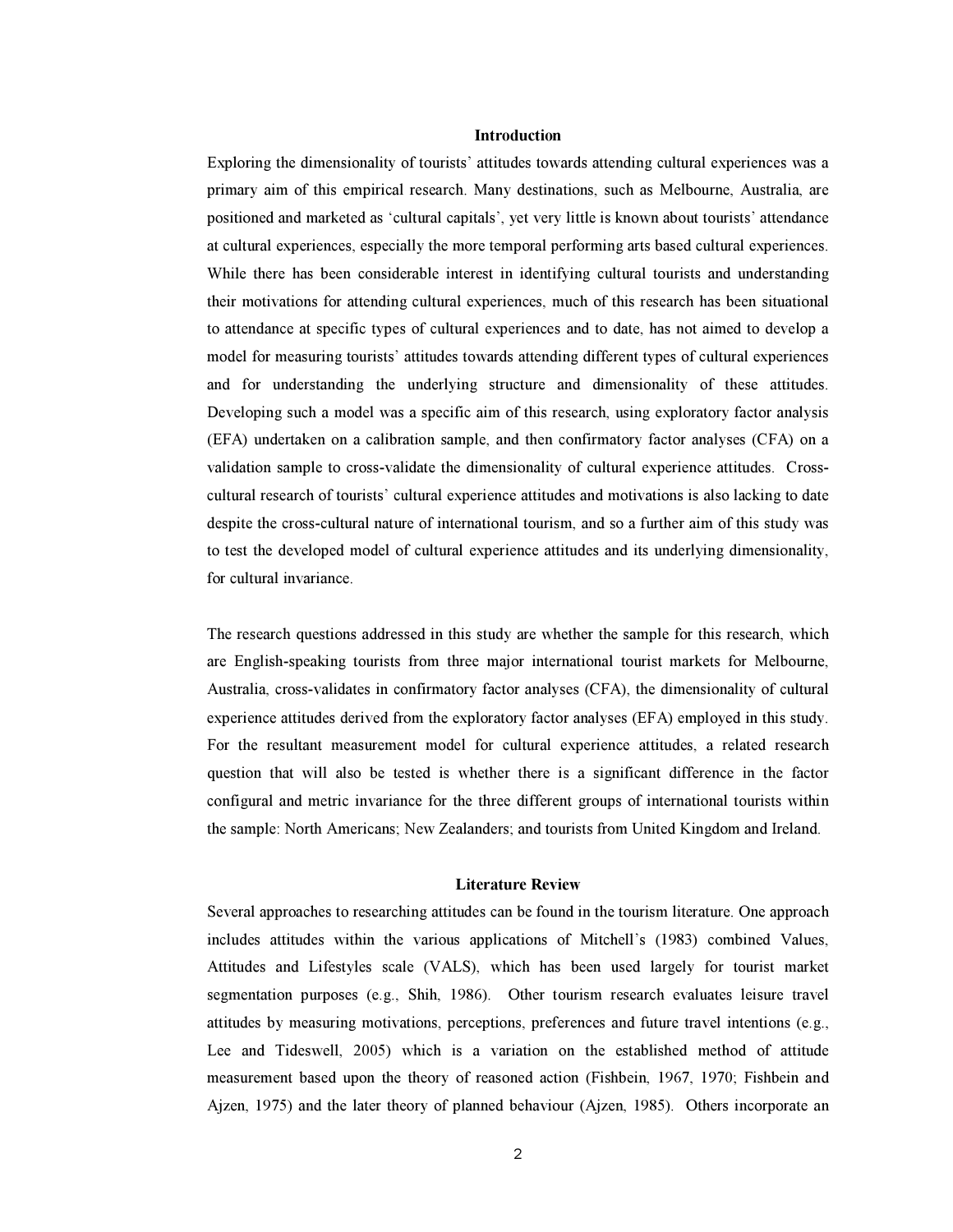importance-evaluation mode of attitude measurement to assess various forms of tourist perceptions and behaviour such as perceptions of destinations, which again has been often applied for tourist market segmentation purposes (e.g., Ryan and Mo, 2001). Other approaches focus on the perspective residents and measuring their attitudes toward tourism and tourism development (Lankford and Howard, 1994). Within cultural tourism research, rather than attitudes per se, the emphasis has been on tourists' motivations, benefits, satisfaction, activities or other behaviour (e.g., Foo and Rossetto, 1998; McKercher and du Cros, 2003; McKercher, Ho, du Cros, and So-Ming, 2002; Richards and Queiros, 2005; Tourism Victoria, 2004). The lack of research on attitudes is a gap in the literature to be explored in this research.

In contrast to some of these studies, this study proposes that attitudes can be distinguished from motives, although both are internal predispositions. While the former can be defined as the affective or feelings responses that consumers have toward an object or a general evaluation of an object (Fishbein and Ajzen, 1975), the latter can be summarized as an internal factor that arouses, directs and integrates a person's behaviour (Iso-Ahola, 1980). Attitudes have been further categorized as hedonic or utilitarian (Spangenberg, Voss, and Crowley, 1997; Voss, Spangenberg, and Grohmann, 2003). In this study, it is further proposed to focus more on hedonic attitudes rather than utilitarian ones because of the former's relevance to the consumption of aesthetic products (Hirschman and Holbrook, 1982; Holbrook and Hirschman, 1982), although the latter have been conceptualised as simplifying decision making in relation to measuring tourist motivation (Fodness, 1994). Hedonic components of attitude were found to be situational (Halvena and Holbrook, 1986).

This study proposes developing a multi-item attitudinal scale for measuring tourists' cultural experience attitudes. As numerous approaches, scales, paradigms and indexes have been used for measuring dimensions of tourist and other consumer attitudes, it was decided to base this scale on two main types of items: an expansion of the arts enthusiast scale (Wells and Tigert, 1971), and items measuring tourists' attitudes towards selected motives for and benefits (sought and gained) from attending cultural experiences. The former measure a person's interest in the arts and were incorporated within the combined Activities, Interests and Opinions scale (AIO), yet another approach to measuring attitudes from a classic study of consumer psychographics (Wells and Tigert, 1971). The latter items were incorporated because while the primary focus in this paper was tourists' attitudes towards cultural experiences, it forms part of a larger study to test relationships between attitudes and other constructs of relevance to motivational process for attending cultural experiences, namely, motives and benefits (sought and gained).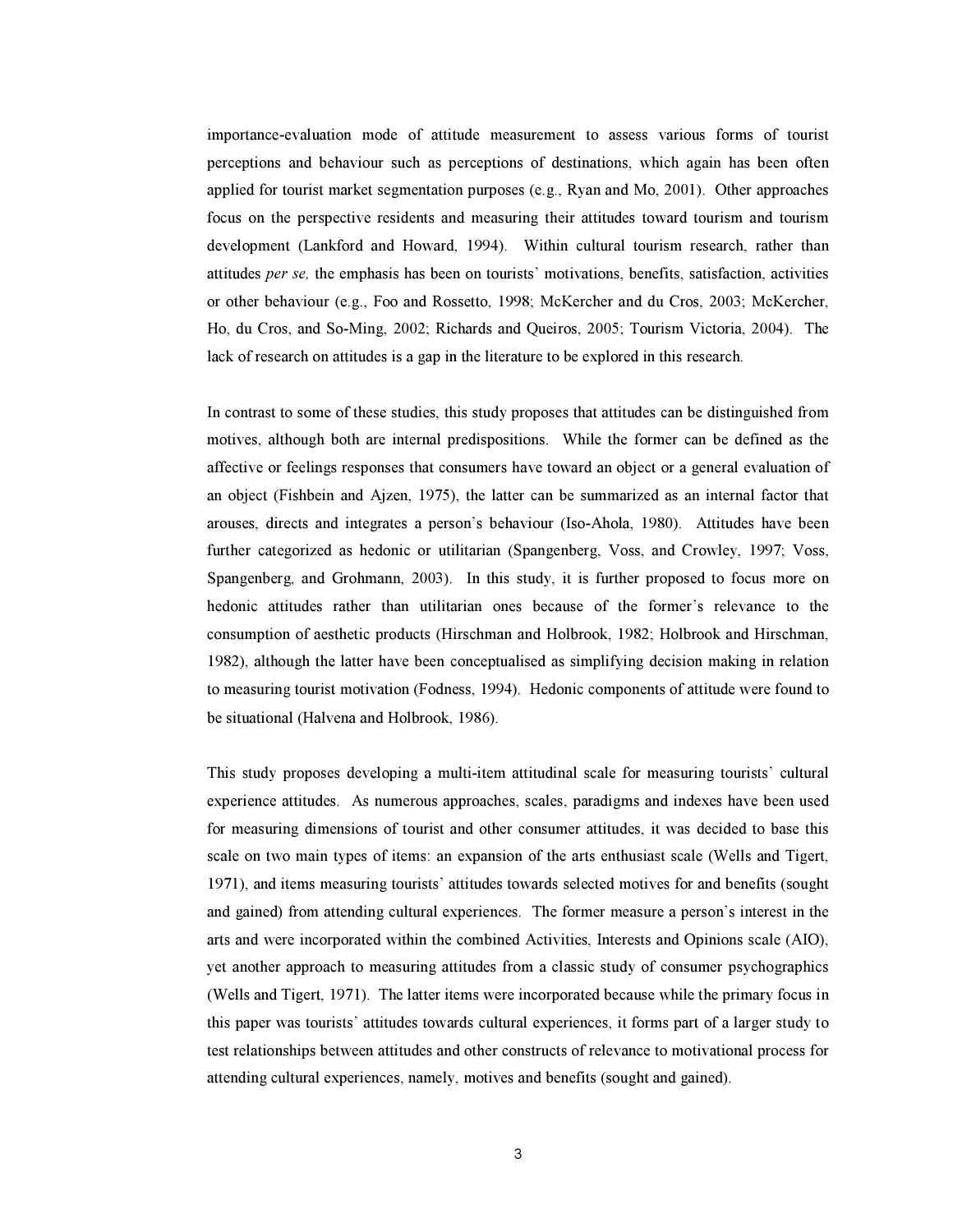After developing a cultural experience attitude scale and exploring its underlying dimensionality and structure, a related aim of this study was to test the final measurement model for crosscultural differences among some of Australia's major tourist markets. Only a small portion of the vast body of literature on tourist motivation and behaviour considers cross-cultural differences, yet international tourists are important markets for most destinations, and international tourism and international marketing are cross-cultural by nature. The influence of culture on leisure travel, and knowledge and understanding of cultural differences, are themes that have not received enough attention in the travel and tourism literature, despite culture being one of the strongest influences on tourists' motives, choices, intentions and purchases on a global scale (Reisinger, 2005). By incorporating a culture variable into this research of tourists' cultural experience attitudes, this research contributes to exploring another identified gap in tourism literature and research.

#### Research Methodology

#### Participants and Measure

The sample for this research was 405 individual tourists from three of Australia's largest inbound markets: North America, New Zealand, and United Kingdom and Ireland. This study is part of a larger study examining tourists' motivational process for attending and experiencing a range of cultural related attractions and events. The other constructs within the larger study, (which are not covered in this paper), are motives for attending cultural experiences while on holiday, benefits sought and gained from cultural experiences. Similarly, the larger study sampled eight tourist population units in total: two other international tourist markets of importance to Australia (Japan, and Chinese-speaking tourists from Asia) and domestic interstate tourists from nearby states (SA, NSW, and Qld). English-speaking international tourists based on language most spoken at home are the largest sample  $(N=405)$  and so were selected as the most suitable sample upon which to develop and validate the construct models using a two-stage statistical analysis process and a cross-validation procedure with a randomly split sample.

Respondents were sampled on-site at the Queen Victoria Market (QVM) which was an ideal site for this research of tourists' cultural experiences as it is centrally located in the Melbourne CBD, operates five days a week, includes a heritage building, entertainment by musical performers and other special events, and last but not least, attracts considerable numbers of tourists as shown by the ranking of markets for international and domestic tourists. For example, research of tourists' top 15 activities nationally for Australia and by state for Victoria (Tourism Victoria, 2005), ranks going to markets within the top three activities for international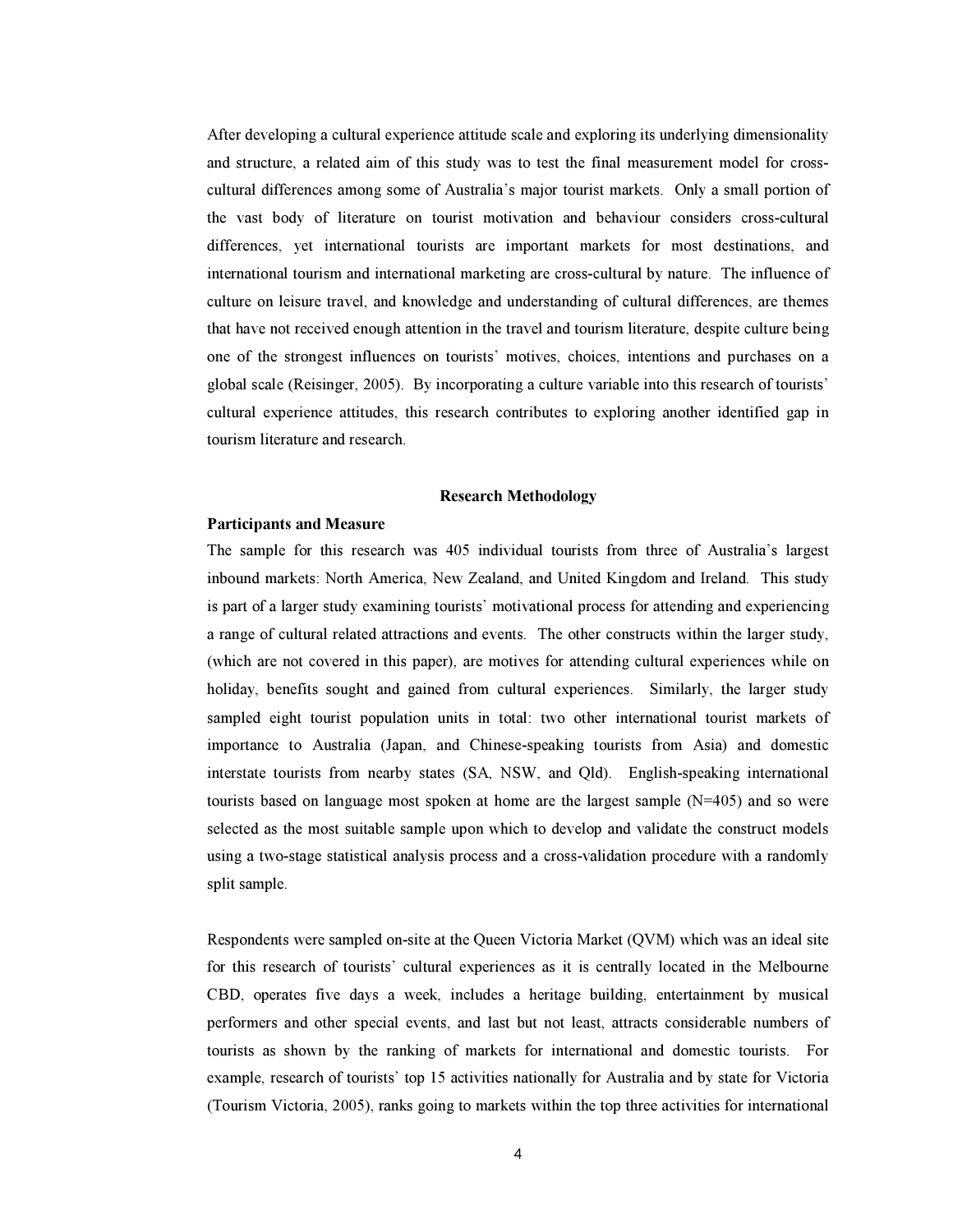tourists (51% nationally cf 57% Victoria), and the  $11<sup>th</sup>$  most popular activity for six percent of all domestic tourists, nationally and for Victoria. Purposeful, convenience and quota sampling were used to identify eligible respondents from the eight tourist population unit quotas of interest to the larger study. Respondents eligible to complete the research instrument which was a personally administered *in-situ* structured questionnaire were firstly identified through selected demographic questions used as screening questions recorded by the data collector on an intercept sheet. Because of the cross-cultural language aspects of the larger study, the questionnaire instrument was developed in English, viewed by experts for opinion, pre-tested with cross-cultural postgraduate students then translated into Chinese (simplified) and Japanese, and back-translated for content equivalence. Bi-lingual data collectors fluent in English and Chinese (Mandarin) or Japanese were recruited through university employment services and then trained in accordance with international guidelines (International Chamber of Commerce/European Society for Opinion and Marketing Research, 1995). Data collection was undertaken over 29 QVM trading days between December 2005 and February 2006. Interviewer codes on the research instruments enabled individual's anonymous responses to be matched.

The cultural experience attitude construct that is the focus of this paper, was measured by 29 question items rated on a six-point Likert type scale of agreement ranging from 1 for "Totally Disagree" to 6 for "Totally Agree". In the absence of a suitable, validated item set, a multi-item attitudinal scale was compiled with two-thirds (items 2.1-2.16, 2.23-2.25) based on an adapted and expanded form of the arts enthusiast scale (Wells and Tigert, 1971); and another eight (items 2.18-2.22, 2.26-2.28) measuring attitudes towards commonly found motives and benefits (sought and gained) selected from numerous previous studies of tourists at cultural and noncultural experiences (Kay, 2003, 2006). The other two attitude items pertain to the respondent characteristics and their liking for cultural experiences: one focuses on respondent's occupation and the extent to which they like going to cultural experiences because they are related to their work (item 2.17), and the other focuses on respondent's liking for the travel trip characteristic of partaking in cultural experiences on package tours (item 2.29). The original arts enthusiast scale (Wells and Tigert, 1971) comprised three items: I enjoy going through an art gallery; I enjoy going to concerts; and I like ballet. Lumpkin (1985) used a slightly modified three items: I enjoy going to concerts; I like ballet and opera; and I like to browse in museums. In adapting and expanding the arts enthusiast scale for this study of cultural experience attitudes, all of the item statements were standardized to use the same introductory wording of "I like going to" and the range of three or four arts activities was considerably expanded to a list of sixteen different cultural experiences and activities which was based on a typology of cultural experiences of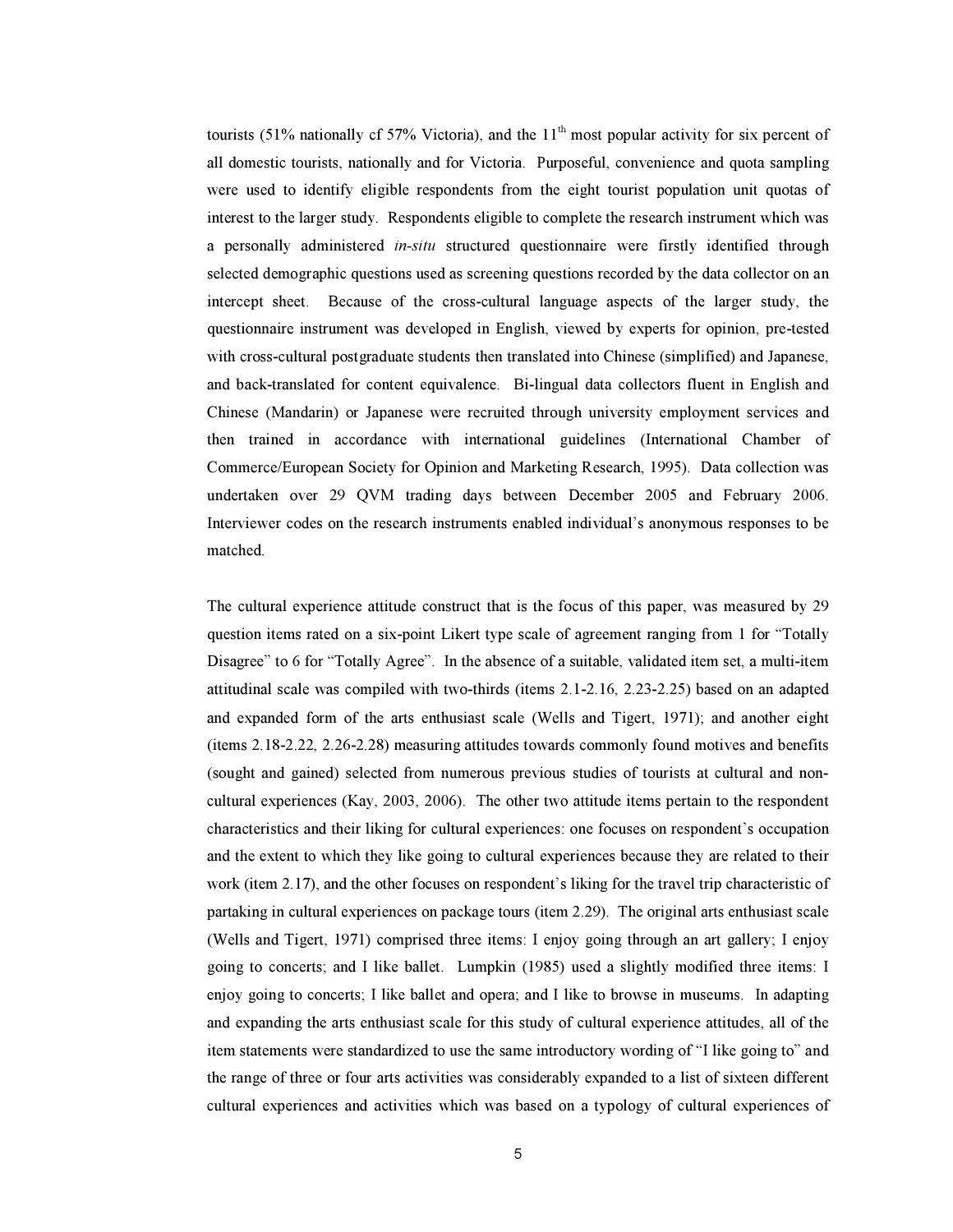interest to this study developed from numerous studies of cultural experiences visited by domestic and international tourists as well as local residents (e.g., Australia Council for the Arts, 1999; Cultural Ministers Council Statistics Working Group, 1997; Tourism Victoria, 2003).

#### Statistical Analyses

A two-stage process in the exploration and validation of the factorial structure of the questionnaire items will be used in this study as recommended by Anderson and Gerbing (1988), including the recommended cross-validation procedure (Hair, Anderson, Tatham, and Black, 1995) of randomly dividing the participants into two samples (1:2 ratio) before analysis by using the random sample selection procedure in SPSS version 12.0. This provided a calibration sample  $(N = 213)$  for estimating and fine-tuning the factor model in the exploratory factor analysis and a validation sample  $(N = 192)$  for testing the stability of the final model (Hsu, 2001).

In the first stage of analysis, exploratory factor analysis (EFA) to determine the underlying measurement model was undertaken using maximum likelihood extraction with oblique rotation on the 29 measurement items until a satisfactory model of the factorial structure of the questionnaire items was determined. As the primary objective is to identify the latent dimensions of the cultural experience attitude construct represented in the original variables and because the scale being used is unvalidated and so there is little knowledge about the amount of unique error variances, maximum likelihood extraction based on shared variance was deemed an appropriate factor analysis method to use. Because correlation between the construct dimensions is expected, the use of the oblique rotation method, OBLIMIN in SPSS version 12.0, is justified (Hair et al., 1995). The model derived from the EFA will be subsequently evaluated using confirmatory factor analysis (CFA) from the second stage of analysis.

In the second stage of analysis, a series of CFA analyses were undertaken with the participants' responses. Initially, one-factor congeneric models for each of the constructs was undertaken to test for internal validity, and then the factorial validity of the hypothesised model that was derived from the EFA was tested for discriminant validity (Anderson and Gerbing, 1988). In these models, the variances of the latent variables were set to unity in order to identify the models and maximum-likelihood estimation procedures on the covariance structures were conducted in AMOS version 5.0 program. In evaluating the factorial validity of the full measurement structure, both pattern and structure coefficients were considered. Multiple criteria were employed to assess the goodness-of-fit of the models (Hair et al., 1995). Statistical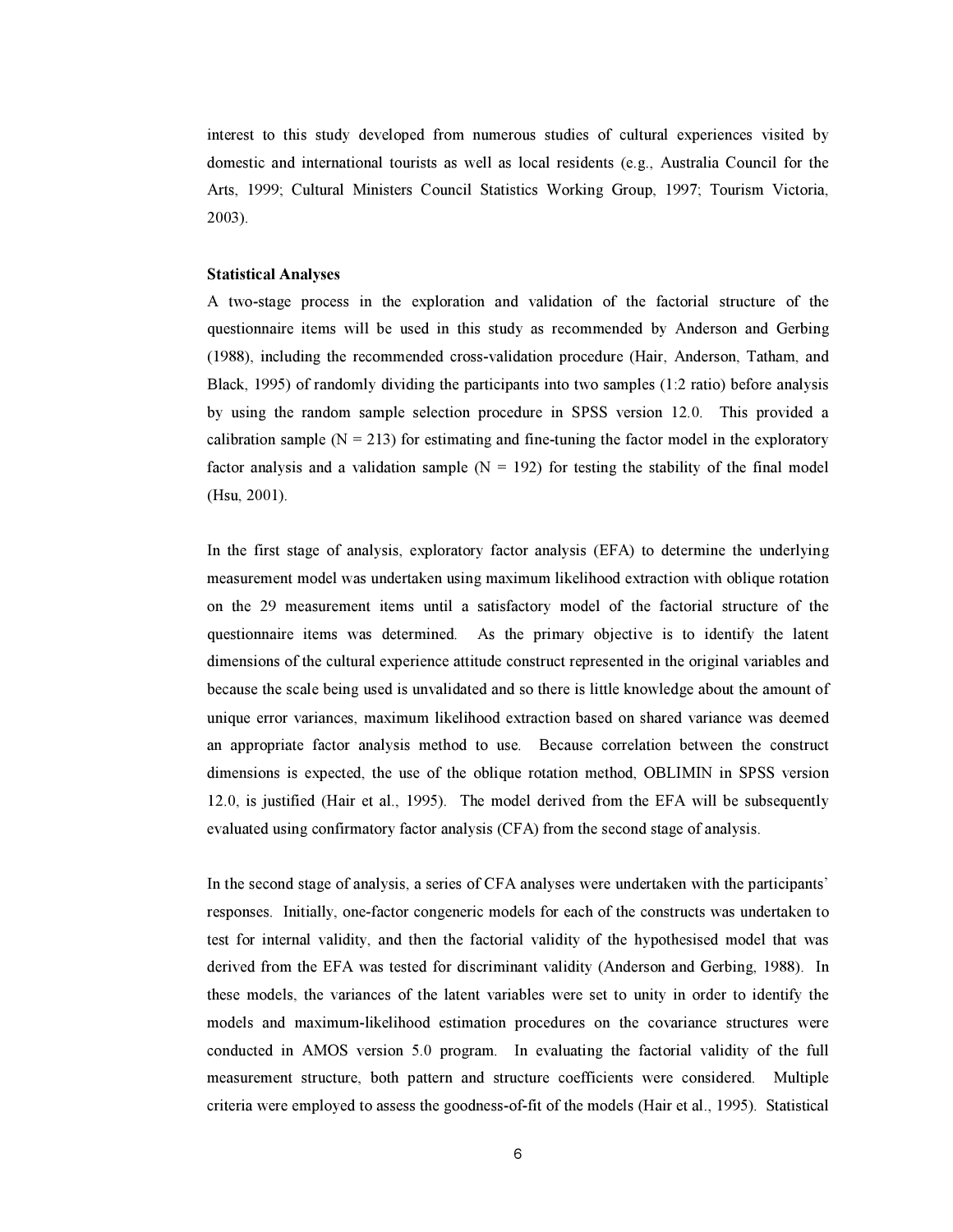fit of the models was determined by the chi-square likelihood ratio  $(\chi^2)$ . Absolute fit of the models was also determined by the goodness-of-fit index (GFI), the standardised root meansquare residual (SRMR), and the root mean-square error of approximation (RMSEA). Further descriptive fit of the models was determined by using the incremental fit measures of the adjusted goodness-of-fit index (AGFI), the Tucker-Lewis Index (TLI), and the comparative fit index (CFI). Parsimonious fit was determined by the normed chi-square ratio of  $\chi^2$  to degrees of freedom (df). The desired threshold for the GFI, AGFI, TLI and CFI is .90 as recommended by Hair et al, (1995) who notes that the .90 threshold has no statistical basis but is based on practical experience and research which have demonstrated its usefulness in distinguishing between acceptable and unacceptable models. For the RMSEA which expresses the lack of fit due to reliability and model specification or misspecification, it has been suggested that values  $\leq$ .05 constitute good fit, values in the .05 to .08 range acceptable fit, values in the .08 to .10 range marginal fit, and values > .10 poor fit (Browne and Cudeck, 1992). The SRMR is the average of differences between the sample correlations and the estimated population correlations. It has a range from 0 to 1 and values of .08 or less are desired (Hu and Bentler, 1999).

Whether there are differences in the measurement model for cultural experience attitudes of the three groups of English-speaking international tourists comprising the sample will be tested by dividing the sample into the three country- or region-of-residence subsamples (North Americans; New Zealanders; and tourists from United Kingdom and Ireland) and then performing factor configural and metric invariance tests for the measurement model.

### Preliminary Analysis of the Data

Prior to analysis, the calibration and validation data samples were checked for normality of data distribution, outliers and screened for missing values. For scores that are normally distributed, skewness and kurtosis values will equal zero, although values ranging from  $-1.50$  to  $+1.50$  may be considered to approximate a normal distribution (Muthen and Kaplan, 1985 cited in Byrne and Campbell, 1999). Most of the attitude items approximated normality, except for item 2.13 I like going to markets which was negatively skewed. A square root transformation was tried, but did not improve the normality of distribution. Eleven of the 29 items had outliers in the calibration sample and 15 items had outliers in the validation sample, but no observations were extreme on a sufficient number of variables to be considered unrepresentative of the population.

For missing values, as the question scales used in this study did not include the option to answer 'don't know/unsure' or 'not applicable', these types of missing values did not apply. With large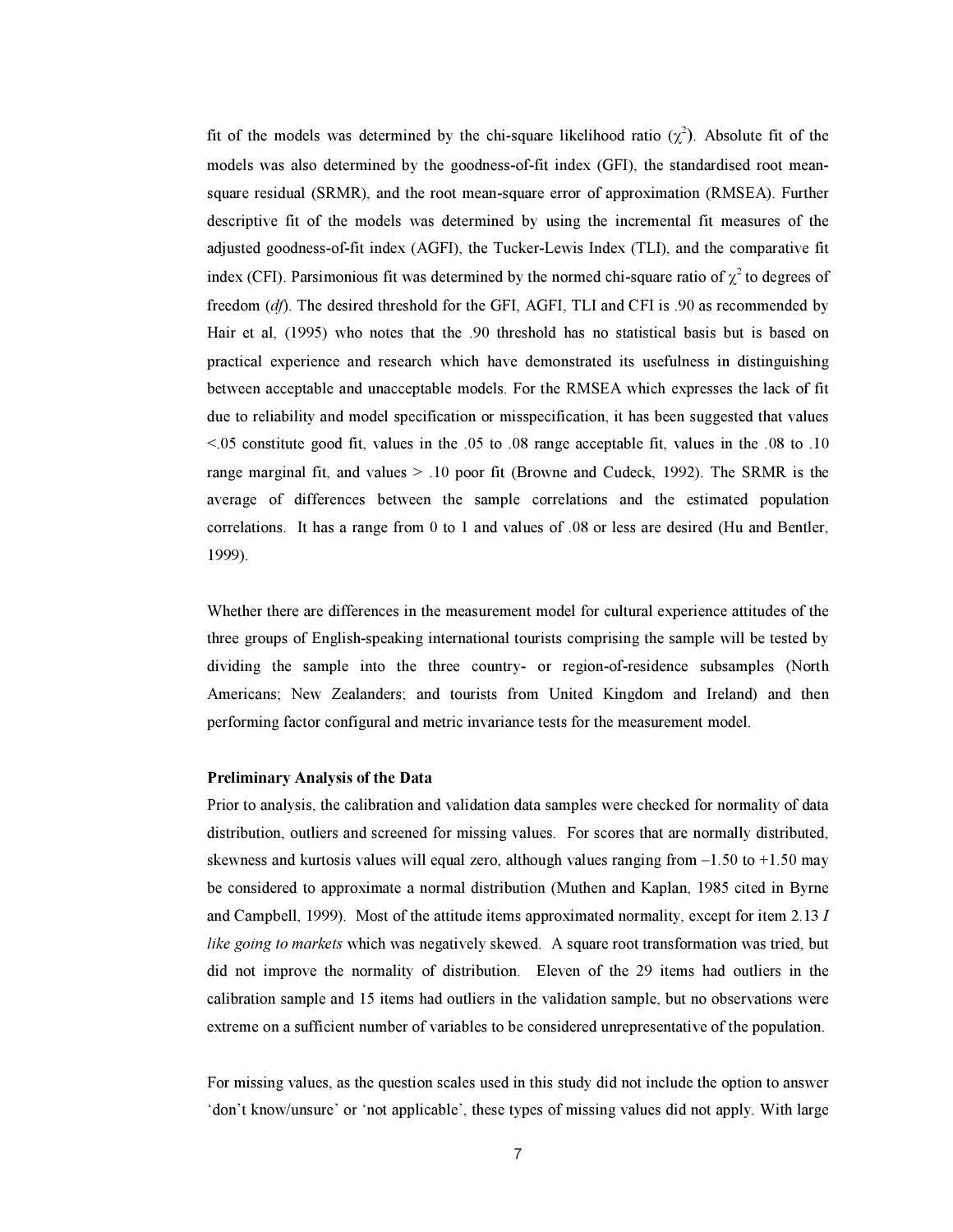sets of scale items for the cultural experience attitude construct of interest to this study, missing values occurred for the majority of the 29 variables and some missing values analysis was undertaken to identify remedies for missing data to be applied to reduce potential hidden biases of the results and also to reduce the practical impact of missing data on the sample size available for analysis. Items with some missing values numbered 24 in the calibration sample and 20 in the validation sample, although the percentage of missing values is only more than 1.0% for six items in the calibration sample and four items in the validation sample. One item had the greatest number of missing values in both data sets (5.6% for the calibration sample and 8.3% in the validation sample): I like going to Australian Aboriginal cultural performances and exhibitions. The slightly higher rate of missing values for this item is possibly because some respondents have never attended or had the opportunity to attend such cultural experiences and so considered the question not applicable to them.

The model-based, expectation-maximisation (EM) imputation method for missing values was used because it takes better advantage of the structure in the data and is based on the EM algorithm which is related to the maximum likelihood method which is the most widely used estimation algorithm in structural equation modelling (Kline, 2005). The EM imputation method was implemented in SPSS version 12.0 to create new data files for the construct measurement scales with no missing values for use in the factor analyses. Little's MCAR test was significant for both samples (calibration:  $p=$  .001;  $\chi^2 = 5505.37$ ; df=5190; validation:  $p=$ .009;  $\chi^2$  = 5415.17; df=5170), indicating that missing values were not missing completely at random, but this treatment of missing data was considered acceptable as the extent of missing values prior to EM imputation was not more than 8.3% as previously reported. Treatment of missing responses poses problems, particularly if the proportion of missing responses is more than 10% (Malhotra, Hall, Shaw, and Crisp, 1996).

The data was then assessed for sampling adequacy using the Kaiser-Meyer-Olkin (KMO) test. The results for the calibration ( $N=213$ ) and validation ( $N=192$ ) samples provided values of 0.87 and 0.84 respectively, and in interpreting these values, as values above 0.50 indicate appropriateness of applying factor analysis and values of 0.80 or above are regarded as 'meritorious' (Hair et al., 1995), these data sets were perceived as being adequate for analysis. Similarly, the total sample of international English-speaking tourists  $(N=405)$  when divided into three subsamples based on tourists' region or country-of-residence for invariance testing of the model derived from the confirmatory factor analysis, KMO test results indicated adequacy of these data samples for factorability. The KMO results for the North Americans (N=124) were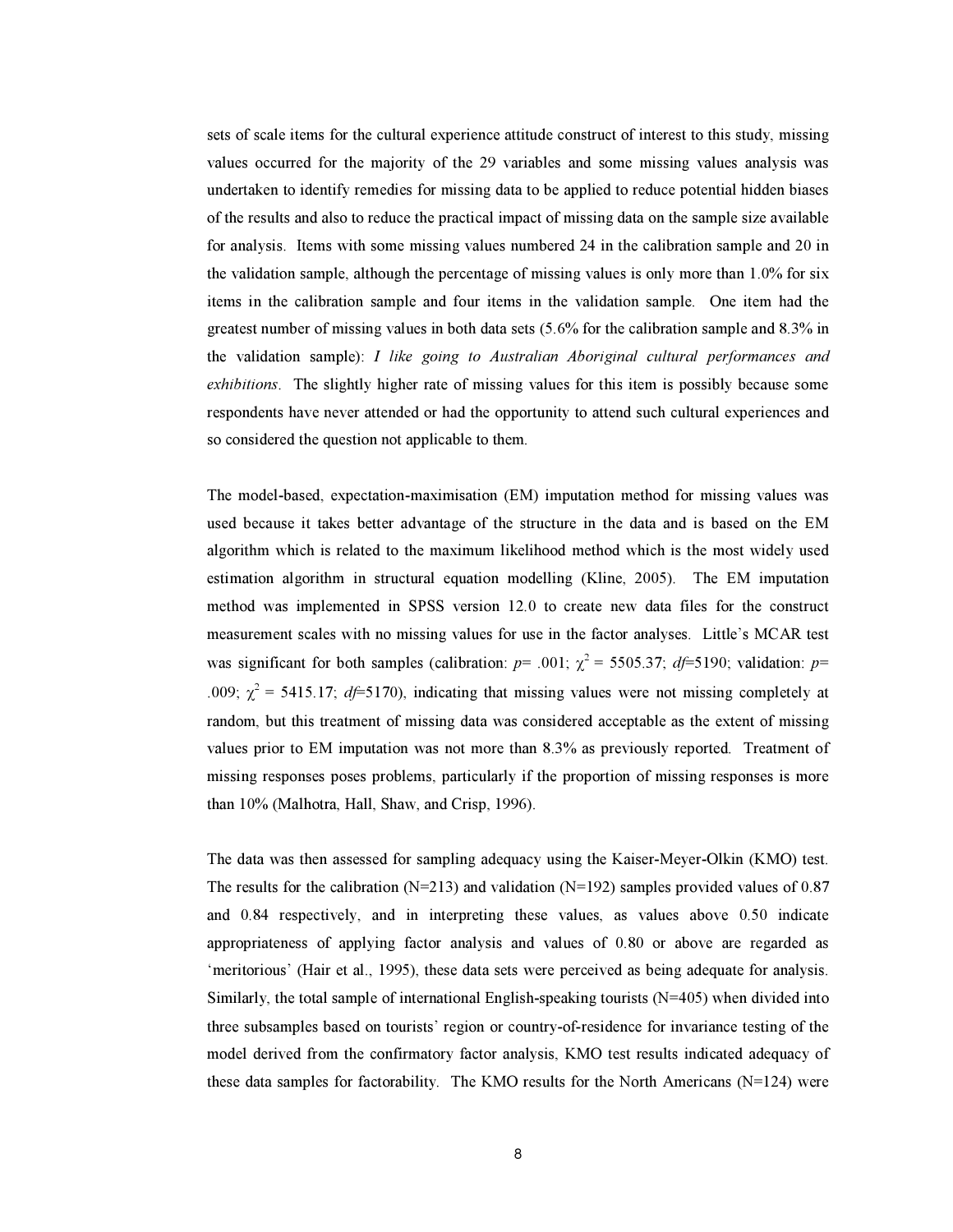0.80; for the New Zealanders  $(N=140)$  were 0.86, and for the tourists from UK and Ireland (N=141) were 0.79.

With reference to minimum sample size, a minimum of five observations per variable is required for factor analysis (Hair et al., 1995). For the cultural experience attitude scale there are 29 variables and so at least 145 observations are required and this threshold was met for the calibration and validation samples. The sample sizes of the three country or region subsamples were also adequate for invariance testing of the model, providing the number of variables in the final model was reduced to 25 or less as expected.

Because the cultural experience attitude scale was expected to be multi-dimensional, statistical reliability for internal consistency of the whole scale is considered inappropriate and likely to be artificially and inappropriately inflated by including several redundant scale items (Malhotra et al., 1996). Accordingly the Cronbach alpha coefficients for the whole scale exceeded 0.9 for four of the data sets with a lowest value of 0.88 for the UK and Ireland sample. As a commonly used threshold value for acceptable reliability is 0.70 (Hair et al., 1995), these test results for the whole scale in these data sets are high and possibly inflated but the datasets appear to possess reliability. For each of the construct dimensions found in the EFA, internal consistency reliability will be computed using Cronbach alpha and reported within the EFA results.

#### Results and Discussion

## Sample Characteristics

The sample of 405 individual tourists comprised similar percentage of females and males (51% cf 49%) and ages ranged from 18 years to more than 75 years with the most common groups being 55-64 years (28%) and 45-54 years (18%). Of the three population unit samples, approximately one-third were from UK and Ireland (34.8%), another third from NZ (34.6%) and the other third from North America (30.6%). Within each population unit sample, the gender balance was similar to that of the whole sample with either equal or similar percentage of females and males. For the UK sample of 141 individual tourists and the NZ sample of 140 individual tourists, there were slightly more females (52%) than males (48%). The North American sample of 124 individual tourists, had equal percentages of females and males (50% respectively). The ages ranged from 18 years to more than 75 years for all three population units with the most common group being 55-64 years for the samples from North America (29%) and the UK and Ireland (28%). This age group was the second most common one for the New Zealand sample (26%) where the most common age group was 45-54 years (29%). The second most common age group for the UK and Ireland sample was 65-74 years (18%), and for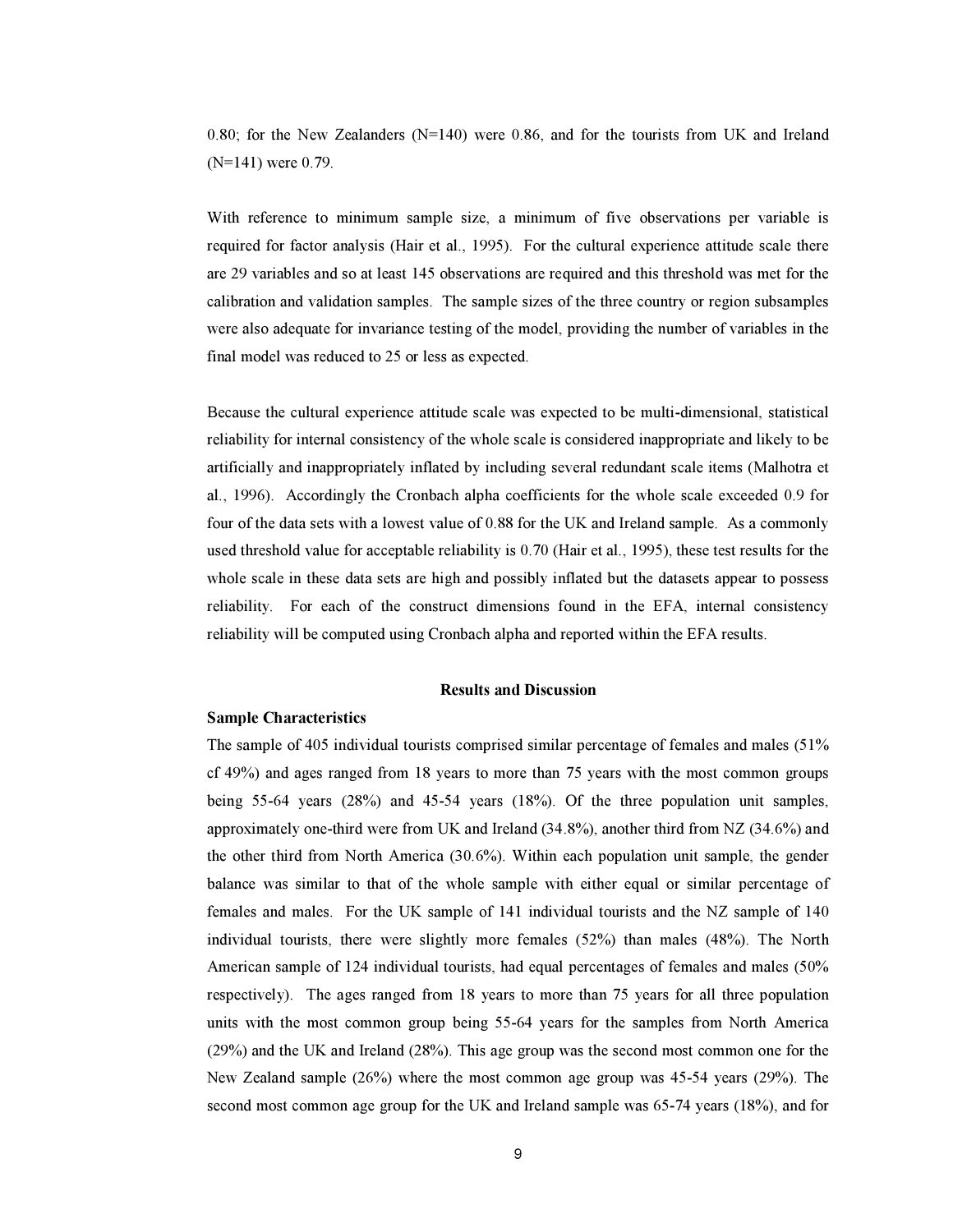the North American sample there were equal percentages for 65-74 years and 25-34 years (19% respectively).

#### Exploratory Factor Analysis

The EFA was conducted on the 29 items of the cultural experience attitude scale using the calibration sample  $(N=213)$  and undertaken in SPSS version 12.0 with the maximum likelihood extraction method and an oblique rotation method (OBLIMIN). Initially six factors were extracted for cultural experience attitudes based on eigenvalues greater than 1.0, but these were reduced to a final model of five factors with satisfactory factorial structure. Table 1 displays the pattern coefficients and the factor intercorrelations for the final solution based on 20 items. Nine items were removed to achieve a satisfactory factorial structure, and the EFA was rerun after the removal of each item because maximum likelihood extraction is based on shared variance. The first item to be eliminated was I like going to markets, based on its communality value of 0.17 being the lowest for the item set and below the 0.2 threshold indicating that the original variable shared a low amount of variance with all the other variables included in the analysis. Six further items were removed to improve discriminant validity of the factorial structure based on inspection of the pattern and structure matrices: The internal reliability of each dimension was calculated using Cronbach alpha coefficients and while the coefficients for all of the five factors were above the commonly used threshold value of .70 for acceptable reliability (Hair et al., 1995), two further items were eliminated so that all items retained within each dimensions had corrected item-to-total correlations greater than 0.5.

Inspection of the pattern coefficients and factor intercorrelations for the final solution displayed in Table 1, shows five interpretable cultural experience attitude factors that are consistent with some theoretical formulations. Four of the factors are based on 14 of the original 19 types of cultural experiences that were developed by expanding and adapting the arts enthusiast scale. The first factor comprises five items that concern a liking for cultural experiences involving Australian culture and history. The second factor comprises two items that are consistent with liking famous cultural experiences. The third factor comprises four items that are consistent with a liking for traditional performing arts. The fifth factor comprises three items that concern a liking for museums and cultural festivals. Finally, the fourth factor comprises six items consistent with social interaction and including six of the original eight items measuring respondent's liking for commonly sought motives and benefits from attending cultural experiences. Only two motive or benefit items were not associated with attending cultural experiences: doing so for escape, and to make others happy.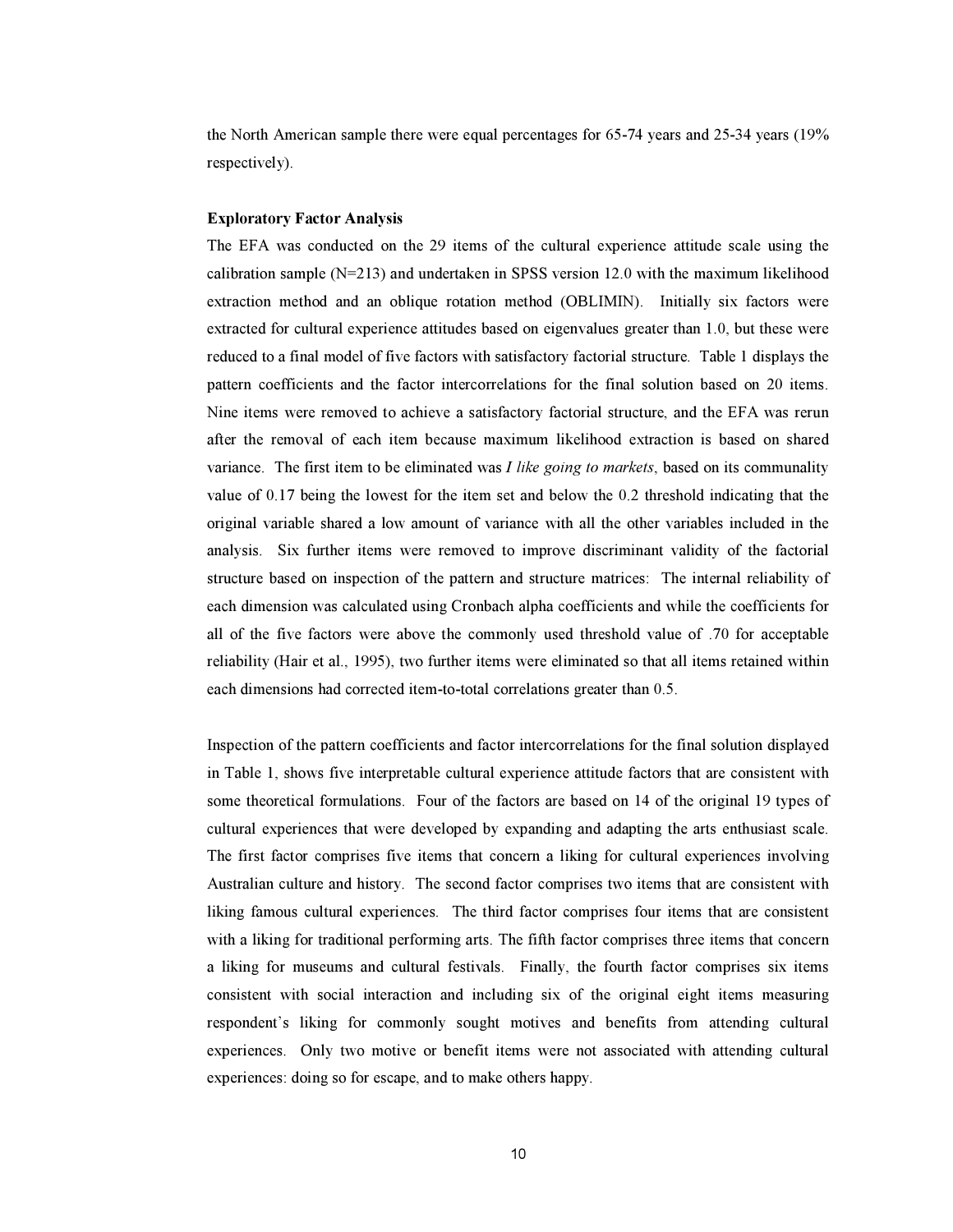| Questionnaire Item                                 |                                                                   | Factors |              |         |        |                         |  |  |
|----------------------------------------------------|-------------------------------------------------------------------|---------|--------------|---------|--------|-------------------------|--|--|
|                                                    | I like going                                                      | I       | $\mathbf{I}$ | III     | IV     | $\overline{\mathbf{V}}$ |  |  |
| 2.15                                               | to cultural experiences involving Australian history              | 1.05    | $-.02$       | $-.02$  | .00.   | $-.15$                  |  |  |
| 2.12                                               | to Australian aboriginal cultural performances and<br>exhibitions | .66     | $-.06$       | .09     | $-.03$ | $-.06$                  |  |  |
| 2.16                                               | to see Australian art                                             | .66     | $-.00$       | .10     | $-.01$ | .19                     |  |  |
| 2.14                                               | to cultural performances held in historical settings              | .62     | .15          | $-.03$  | $-.05$ | .17                     |  |  |
| 2.11                                               | to historic buildings, sites and monuments                        | .38     | .01          | $-12$   | .23    | .00.                    |  |  |
| 2.25                                               | to see famous shows performed                                     | $-.06$  | .94          | $-.05$  | $-.04$ | .03                     |  |  |
| 2.24                                               | to see famous performers/entertainers                             | .02     | .80          | .10     | $-.04$ | $-.01$                  |  |  |
| 2.4                                                | to the ballet                                                     | .05     | .01          | .83     | .07    | $-.10$                  |  |  |
| 2.5                                                | to dance performances                                             | .05     | .14          | .67     | .08    | $-.11$                  |  |  |
| 2.6                                                | to the opera                                                      | $-.04$  | $-.02$       | .67     | $-.07$ | .20                     |  |  |
| $2.2^{\circ}$                                      | to classical music performances                                   | .11     | $-0.06$      | .51     | .00.   | .22                     |  |  |
| 2.21                                               | to cultural experiences because local people attend               | $-.05$  | $-.16$       | .09     | .90    | $-.07$                  |  |  |
| 2.20                                               | to cultural experiences that my friends and family have<br>done   | $-0.00$ | .14          | .03     | .73    | $-.15$                  |  |  |
| 2.22                                               | to cultural experiences that have been recommended by<br>others   | .11     | .06          | $-0.08$ | .62    | .05                     |  |  |
| 2.28                                               | to cultural experiences for the chance to interact with<br>others | .00.    | .02          | .04     | .54    | .21                     |  |  |
| 2.18                                               | to cultural experiences to have fun                               | .19     | .13          | $-0.09$ | .42    | .25                     |  |  |
| 2.26                                               | to cultural experiences to learn                                  | .11     | .13          | .09     | .42    | .23                     |  |  |
| 2.1                                                | to art galleries                                                  | .04     | $-.03$       | .33     | .05    | .61                     |  |  |
| 2.9                                                | to museums                                                        | .18     | .11          | .04     | .05    | .59                     |  |  |
| 2.10                                               | to arts and cultural festivals                                    | .11     | .09          | .15     | .19    | .55                     |  |  |
|                                                    | Reliability Alpha                                                 | .86     | .85          | .80     | .84    | .81                     |  |  |
|                                                    | Factor intercorrelations                                          |         |              |         |        |                         |  |  |
|                                                    | Factor I: Australian Culture and History                          |         |              |         |        |                         |  |  |
|                                                    | Factor II: Famous Culture                                         | .28     |              |         |        |                         |  |  |
|                                                    | Factor III: Traditional Performing Arts                           | .32     | .12          |         |        |                         |  |  |
| Factor IV: Social Interaction<br>.48<br>.35<br>.24 |                                                                   |         |              |         |        |                         |  |  |
|                                                    | Factor V: Museums and Cultural Festivals                          | .47     | .20          | .32     | .33    |                         |  |  |
|                                                    | Percentage of explained variance                                  | 4.99    | 2.68         | 3.29    | 4.50   | 3.70                    |  |  |
| Eigenvalue                                         |                                                                   | 7.31    | 2.16         | 1.59    | 1.44   | 1.12                    |  |  |

Table 1: Factor Pattern Coefficients for the Five Factors of Cultural Experience Attitudes Derived from Oblique Rotation

Note: Coefficients exceeding an arbitrary cut-off loading of .40 are shown in bold type.  $N = 213$ 

The Cronbach alpha internal consistency reliabilities for these five factors were 0.8 or above which is above the commonly used threshold value of .70 for acceptable reliability (Hair et al., 1995). Because the factors are correlated, the sums of squared loadings cannot be added to obtain a total variance, but the five-factor solution accounted for 58 percent of the variance. Several of the factor intercorrelations were greater than 0.30, which justified using the maximum likelihood extraction method with an oblique rotation.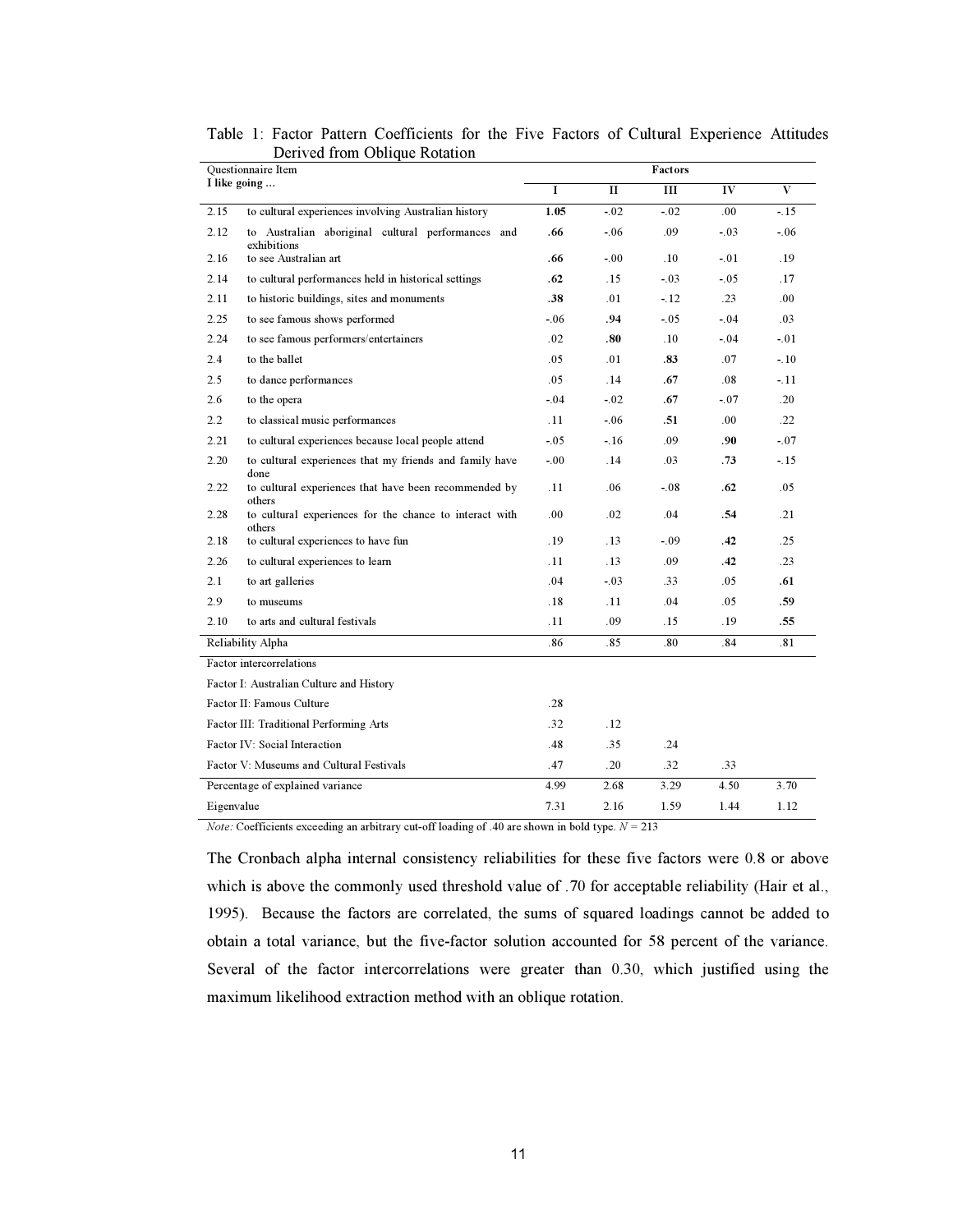#### Confirmatory Factor Analysis

One-factor congeneric models using maximum likelihood CFAs were initially evaluated for the five hypothesised cultural experience attitude latent constructs of Australian culture and history, famous culture, traditional performing arts, social interaction, museums and cultural festivals. The one-factor model for the construct of liking Australian culture and history revealed excellent fit of the data to the model when the error terms were correlated for the items: I like going to cultural performances held in historical settings and I like going to cultural experiences involving Australian history. This correlation is theoretically sound due to the common historical elements and no existing literature to indicate which item should be eliminated at this stage. With these error items correlated, there was excellent fit of the data to the model both statistically,  $\chi^2$  (4, N= 192) = 6.71, p= .152, and practically with RMSEA = .06  $(.00; .14)$ , TLI = .98, CFI = .99, GFI = .99, AGFI = .95 and SRMR = .02. Good fit of the data for the construct of liking social interaction was achieved after removing two items that were highly correlated with two other items indicating considerable overlap in measurement between the items. The resultant fit was good both statistically  $\chi^2$  (2, N= 192) = 4.78, p= 092, and practically with RMSEA = .08 (.00; .19), TLI = .96, CFI = .99, GFI = .99, AGFI = .94 and  $SRMR = .02$ . As high intercorrelation was found when the other three latent constructs were evaluated as one-factor congeneric models with the liking Australian culture and history construct, they were evaluated as two-factor congeneric models with the liking for social interaction latent construct. Excellent fit of the data for two-factor model with the liking traditional performing arts construct was found following elimination of the opera item which was highly correlated with several of the other items. The resultant fit was excellent both statistically  $\chi^2$  (13, N= 192) = 18.27, p= 147, and practically with RMSEA = .04 (.00; .09), TLI  $= .98$ , CFI = .99, GFI = .97, AGFI = .94 and SRMR = .05. Although the two-factor model for the liking museums and festivals construct was statistically significant,  $\chi^2$  (13, N= 192) = 31.7,  $p=$  .003, the indices of practical fit indicated that the data was an acceptable fit to the model, TLI = .92, CFI = .95, GFI = .96, AGFI = .91, and SRMR = .05, except for a high RMSEA = .09 (.05; .13). Although the two items in the liking famous culture construct were highly correlated and the two-factor model was statistically significant,  $\chi^2$  (8, N= 192) = 22.16, p= .005, this data was also an acceptable fit to the model,  $TLI = .92$ ,  $CFI = .96$ ,  $GFI = .97$ ,  $AGFI = .91$ , and SRMR =  $.05$ , except for a high RMSEA =  $.10$  ( $.05$ ;  $.15$ ). The scree plots for all five constructs demonstrated they were unidimensional.

A four-factor independent cluster measurement model comprising latent variables for liking Australian culture, liking famous culture, liking traditional performing arts, liking social interaction, and liking museums and festivals was specified so that items were loaded uniquely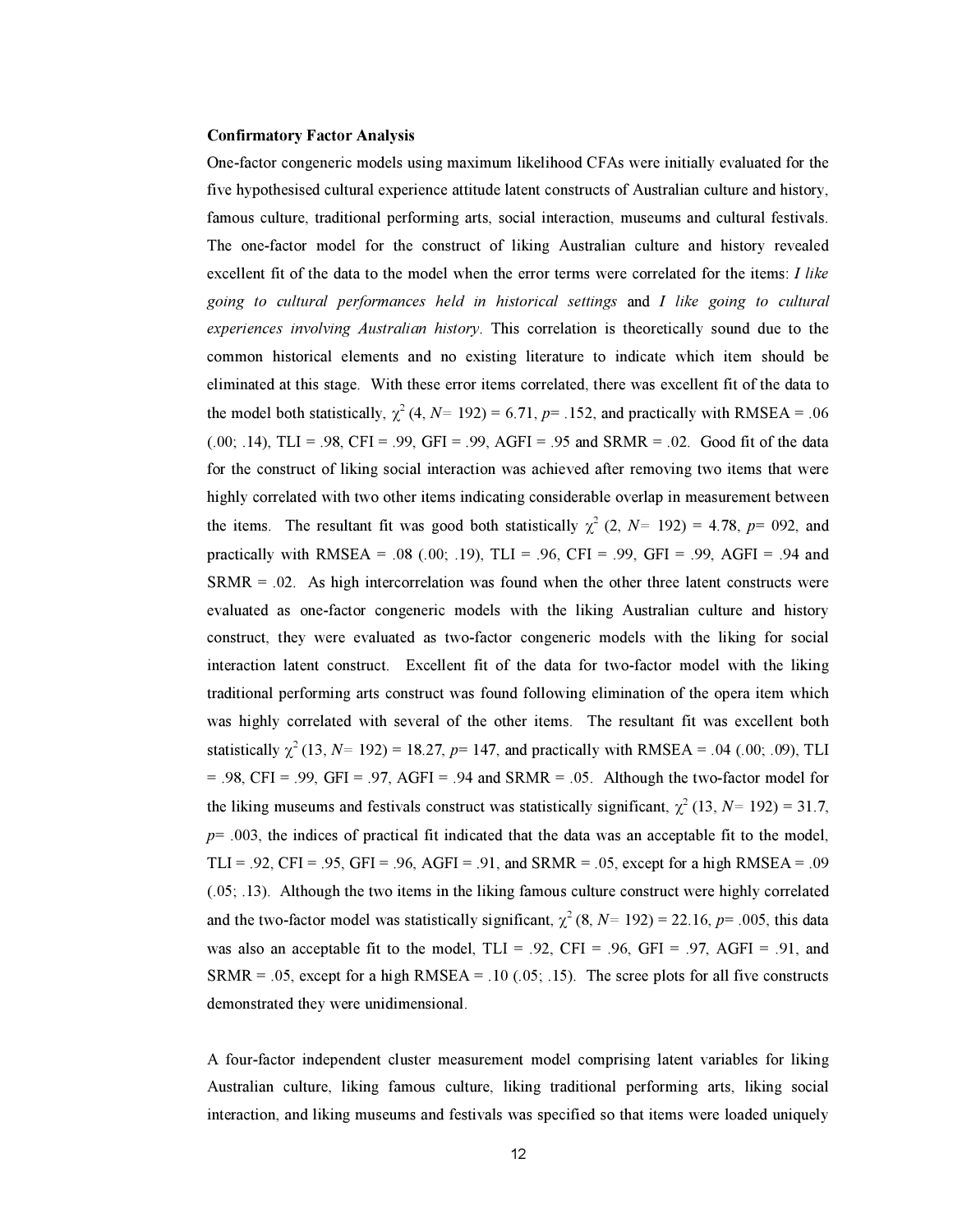on their respective latent constructs as hypothesized with the error terms correlated for the two history related Australian culture construct items. The liking famous culture construct was not included in the measurement model because it was comprised of only two items that were highly correlated. All the correlations between the four constructs in the full measurement model were freely estimated.

The initial data fit to the model was not acceptable as the model was statistically significant:  $\chi^2$  $(84, N= 192) = 219.29, p= .000,$  and practically, the GFI = .87, AGFI = .82, TLI = .85, CFI = .88 were all less than the recommended .90 threshold measure, and the RMSEA = .09 (.08; .11), and the SRMR = .07 were higher than the recommended .05. The model was respecified with several items eliminated one at a time based on multiple criteria. For pairs of items with high correlations greater than 1.0 indicating some item redundancy or multicollinearity, and t-values greater than 2.0 in the standardised residuals covariance matrix indicating that the model was not explaining the association between these pairs of variables, the items with the lower model weight parameter loading were removed. Modification indices were also checked for values greater than 4.0 to identify parameters to be estimated in the revised model to significantly reduce the chi-square and improve model fit. The data fit to the final four-factor model was excellent statistically:  $\chi^2$  (21, N= 192) = 25.26, p= .236, and practically on all indices, GFI = .97, AGFI = .96, TLI = .98, CFI = .99, RMSEA = .03 (.00; .07), and the SRMR = .03. The model was also more parsimonious with a normed chi-square ratio of 1.2.

|                            |                                                                                | <b>Factors</b> |                       |             |                                   |       |                       |             |                          |  |
|----------------------------|--------------------------------------------------------------------------------|----------------|-----------------------|-------------|-----------------------------------|-------|-----------------------|-------------|--------------------------|--|
|                            |                                                                                |                | Australian<br>Culture |             | Traditional<br>Performing<br>Arts |       | Social<br>Interaction |             | Museums and<br>Festivals |  |
| <b>Questionnaire Items</b> |                                                                                | P              | S                     | P           | S                                 | P     | S                     | P           | S                        |  |
| 2.12                       | I like going to Australian Aboriginal cultural<br>performances and exhibitions | .69            | .69                   | $0^a$       | .45                               | $0^a$ | .53                   | $0^a$       | .53                      |  |
| 2.15                       | I like going to cultural experiences involving<br>Australian history           | .72            | .72                   | $0^a$       | .46                               | $0^a$ | .55                   | $0^a$       | .60                      |  |
| 2.16                       | I like going to see Australian art                                             | .72            | .72                   | $0^a$       | .47                               | $0^a$ | .55                   | $0^{\rm a}$ | .60                      |  |
| 2.2                        | I like going to classical music performances                                   | $0^a$          | .41                   | .64         | .64                               | $0^a$ | .30                   | $0^a$       | .38                      |  |
| 2.5                        | I like going to dance performances                                             | $0^a$          | .37                   | .57         | .57                               | $0^a$ | .27                   | $0^a$       | .34                      |  |
| 2.28                       | I like going to cultural experiences for the chance<br>to interact with others | $0^a$          | .55                   | $0^{\rm a}$ | .33                               | .71   | .71                   | $0^a$       | .37                      |  |
| 2.18                       | I like going to cultural experiences to have fun                               | $0^a$          | .56                   | $0^a$       | .34                               | .73   | .73                   | $0^a$       | .38                      |  |
| 2.9                        | I like going to museums                                                        | $0^a$          | .52                   | $0^a$       | .37                               | $0^a$ | .32                   | .62         | .62                      |  |
| 2.10                       | I like going to arts and cultural festivals                                    | $0^{\rm a}$    | .60                   | $0^a$       | .43                               | $0^a$ | .37                   | .72         | .72                      |  |

Table 2 Factor Pattern and Structure Coefficients for the Four Factors of Cultural Experience Attitudes

Note: P = pattern coefficient; S = structure coefficient;  $N = 192$ . Factor correlations were free to be estimated. All pattern coefficients are statistically different from zero.

a. Parameters fixed at reported levels to identify the model

The factor patterns and structure coefficients for the estimated parameters are presented in Table 2. All factor pattern coefficients on the respective four factors were statistically significant and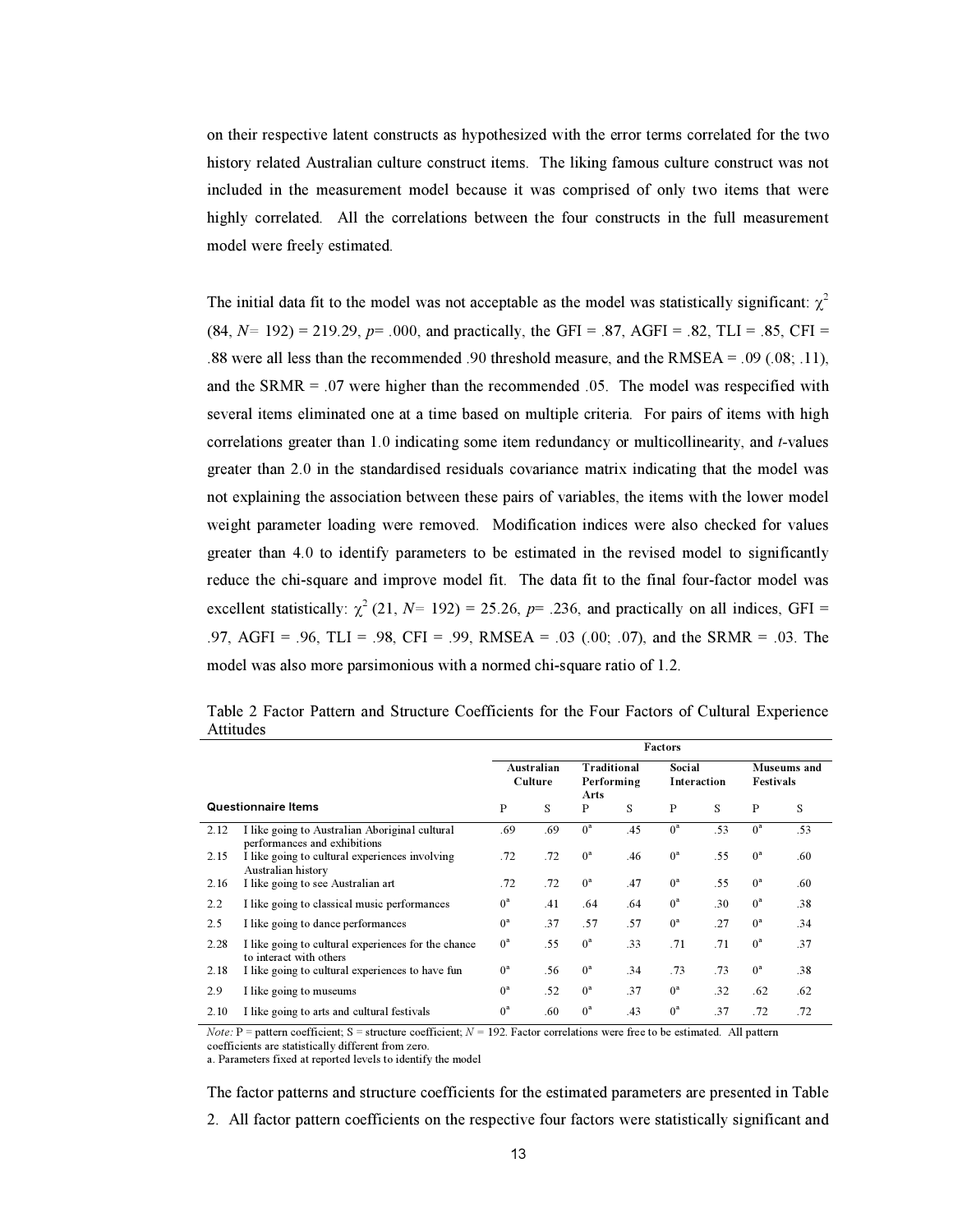ranged from a low .57 to a high of .73. Inspection of the structure coefficients showed discriminant validity with a clear distinction between the items comprising the four cultural experience attitude factors of liking Australian culture, liking social interaction, liking museums and festivals, and liking traditional performing arts. Intercorrelations between the latent variables were positive and significant (see Figure 1). The factor, liking Australian culture, had correlation of .84, .77 and .65 respectively with the factors, liking museums and festivals, social interaction and traditional performing arts. The liking social interaction factor had correlation of .52 and .46 respectively with the factors, liking museums and festivals, and traditional performing arts. The correlation between these latter two factors was .60. The reliability for each construct exceeded the recommended level of .70 for liking Australian culture (.75), and was close to the recommended level for liking social interaction (.68). The reliability for the liking museums and festivals construct (.61), and liking traditional performing arts construct (.54) were below the commonly used threshold, but values below .70 have been deemed acceptable if the research is exploratory in nature (Hair et al., 1995). The liking traditional performing arts construct was not included in the subsequent invariance testing of the full model for cultural difference because as well as the low Cronbach alpha coefficient, the two items within the construct had corrected item-to-total correlations less than 0.5 and so these attributes were not sufficient in their representation of the construct.

#### Invariance Testing of the Model for Cultural Differences

An examination of 'measurement invariance' enables to determine whether the items and the underlying constructs mean the same thing to members of different groups (Cheung and Rensvold, 2002). The central concern is whether or not components of the measurement model are invariant (i.e., equivalent) across particular groups (Byrne, 2001). The general process of determining non-equivalence of measurement parameters across groups by conducting a series of increasingly restrictive tests (Byrne, 2001) was applied to the three international Englishspeaking tourist groups of New Zealanders, North Americans, and tourists from the UK and Ireland using AMOS version 5.0. The  $\chi^2$  difference test  $(\Delta \chi^2)$  was used as the index of difference in fit between the baseline model and successively constrained models as recommended by Anderson and Gerbing (1988). A nonsignificant value of  $\chi^2$  indicates failure to reject the null hypothesis that the hypothesized covariance matrix is identical to the observed covariance matrix, which is usually accepted as evidence of adequate fit (Cheung and Rensvold, 2002). In particular, factorial invariance for the three groups of international tourists was tested at the construct level for metric invariance of factor loadings (i.e., that all factor loading parameters are equal across all groups). The latter indicates whether the strengths of the relations between specific scale items and the underlying constructs are invariant or differ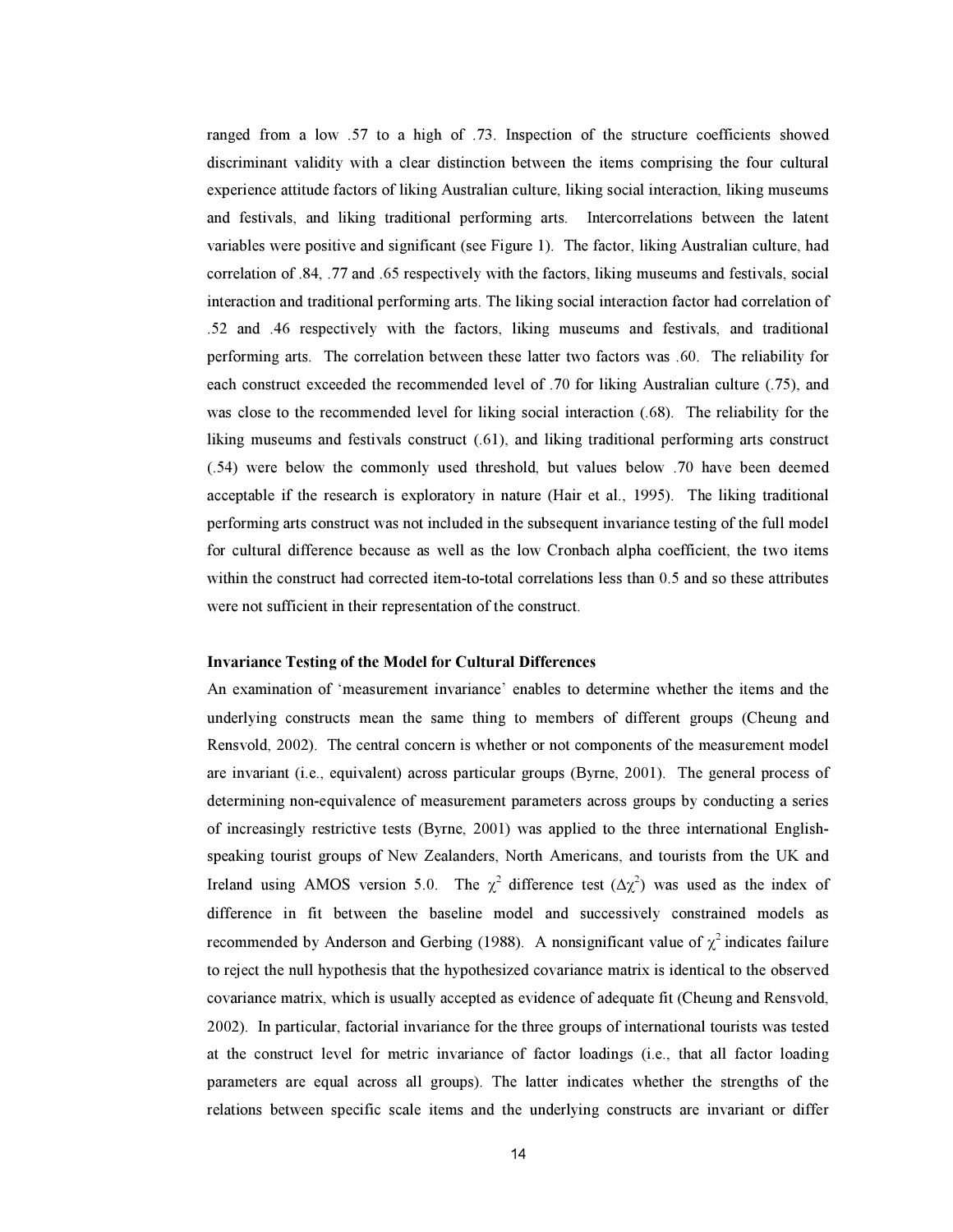(Cheung and Rensvold, 2002) and are considered an important prerequisite for meaningful cross-group comparison (Bollen, 1989).

Two separate groups of analyses were conducted. Firstly, the final cultural experience attitude measurement model was tested for each sample separately to establish structural similarity and to create a baseline model where the parameter matrices of the models for the three groups were not constrained to be equal to each other except for the referent associated with each construct, which was set equal to unity across groups to identify the model. This test is for configural invariance and assesses whether the simple structure of factor loadings is obtained for each of the three groups (Steenkamp and Baumgartner, 1998). Given that the  $\chi^2$  and its degrees of freedom are additive, the sum of the  $\chi^2$  values derived from the model-fitting process for each group separately, reflects the extent to which the underlying structure fits the data across groups when no cross-group constraints are imposed (Byrne, 2001). The  $\chi^2$  and its associated degrees of freedom for the baseline model should be very close to the sum of the individual models as found in this analysis of the cultural experience attitudes for the three groups of Englishspeaking international tourists. The fit of the unconstrained baseline model with no restrictions on model parameters was then compared with a constrained model in which all factor loadings were constrained to be equal across groups.

Table 3 Model Fit for Multi-Group Model of Cultural Experience Attitudes for Three International Tourist Groups

| Model                                       | $\chi$ <sup>-</sup> | df | $p$ -value | GFI | AGFI | TLI  | <b>CFI</b> | <b>RMSEA</b> | 90% confidence | <b>SRMR</b> |
|---------------------------------------------|---------------------|----|------------|-----|------|------|------------|--------------|----------------|-------------|
|                                             |                     |    |            |     |      |      |            |              | of<br>interval |             |
|                                             |                     |    |            |     |      |      |            |              | <b>RMSEA</b>   |             |
| New Zealand                                 | 15.43               | 11 | .164       | .97 | .91  | .97  | .98        | .04          | [.02, .06]     | .03         |
| North America                               | 20.82               | 11 | .035       | .96 | .89  | .94  | .97        | .09          | [.02, .14]     | .04         |
| UK and Ireland                              | 4.61                | 11 | .949       | .99 | .98  | 1.07 | 1.00       | .00          | [.00, .01]     | .02         |
| Baseline                                    | 40.86               | 33 | .163       | .97 | .93  | .98  | .99        | .02          | [.00, .05]     | .02         |
| Metric invariance:<br>equal factor loadings | 54.49               | 41 | .077       | .96 | .92  | .98  | .99        | .03          | [.00, .05]     | .03         |

*Note:* New Zealanders( $N = 140$ ); North Americans ( $N = 124$ ); tourists from UK and Ireland ( $N = 141$ )

Results of the three-factor measurement model for cultural experience attitudes, assessed separately for each group of English-speaking international tourists, established structural similarity and an acceptable fit of the data to the model for each group (see lines 1 to 3, Table 3).

For the multi-group baseline model, the key indexes are the  $\chi^2$  statistic, and the CFI and RMSEA values (Byrne, 2001). As seen in Table 3 (line 3), the  $\chi^2$  value of 40.86, with 33 degrees of freedom, provides the baseline value against which all subsequent tests for invariance are compared. The CFI and RMSEA values of .97 and .02 respectively, indicate that the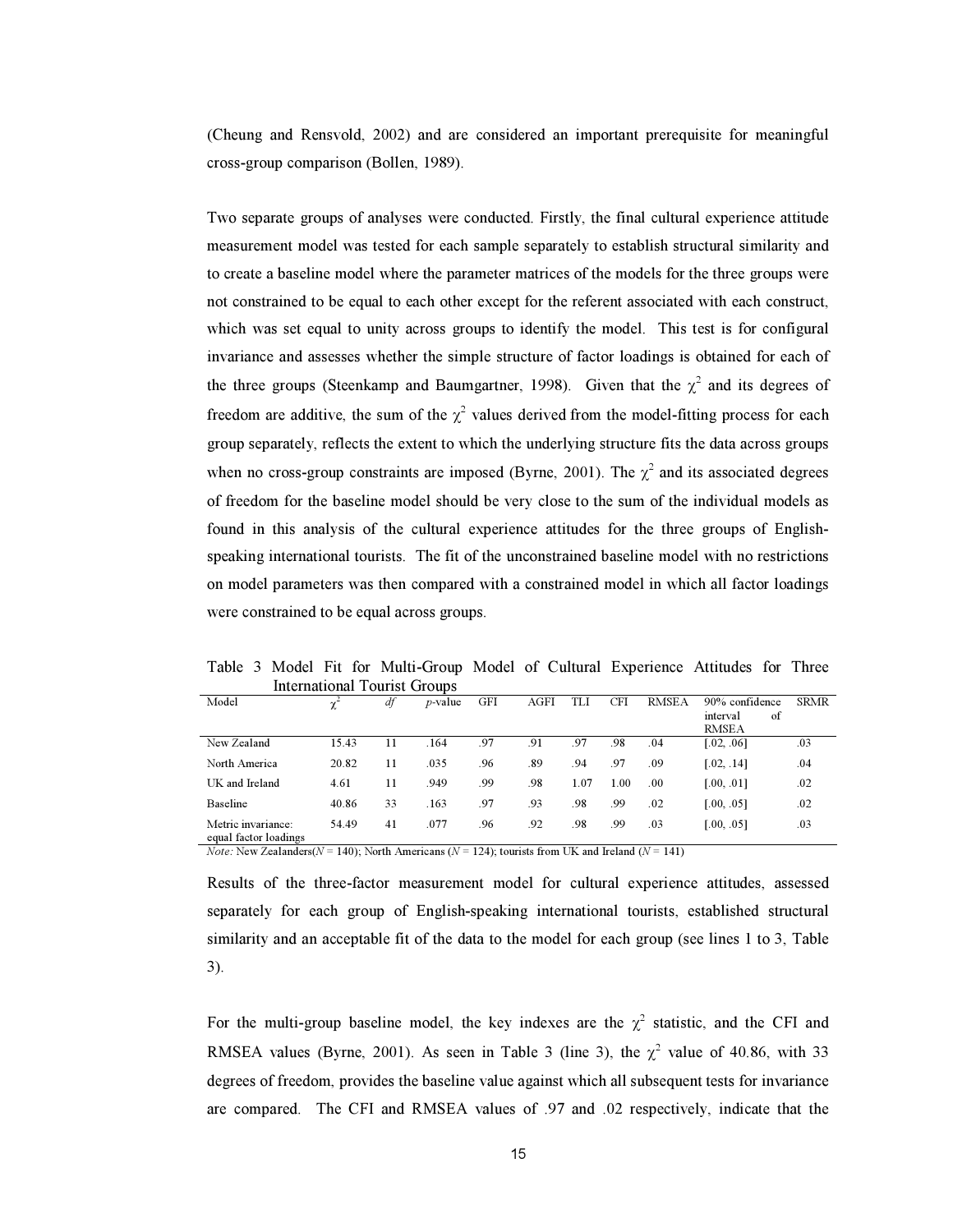hypothesised measurement model of cultural experience attitudes has excellent fit for the New Zealanders and the North Americans, but only acceptable fit for tourists from the UK and Ireland.

Having established excellent fit of the baseline model (Table 3, Line 4), testing for invariance of factorial metric measurement and structure across the three groups was undertaken on the constrained model. Chi-square difference tests were used to establish the difference in fit between the baseline model and the constrained model. As seen in Table 3, comparison of the  $\chi^2$ difference between these two models and their associated degrees of freedom yields a  $\chi^2$ difference value of 13.63 with 8 degrees of freedom, which is not statistically significant at the .05 probability level. This indicated that the equality constraints held across the three groups for factor loadings and no further tests of factor loadings were needed to pinpoint the location of any noninvariance. In other words, the parameter loadings were equivalent (invariant) across the three groups.

## Conclusion

The primary research question was to develop a model for the underlying structure and dimensionality of tourists' attitudes towards attending cultural experiences using a two-stage statistical analysis process of EFA and then CFA on a sample of international English-speaking tourists with a cross-validation procedure of randomly dividing the participants into two subsamples. This provided a calibration sample for estimating and fine-tuning the factor model in the EFA and a validation sample for testing the stability of the final model in the CFA.

The instrument used in this study contained a comprehensive list of 29 cultural experience attitude items obtained from various sources but largely based upon a considerably expanded arts enthusiast scale (Wells and Tigert, 1971) as well as items measuring attitudes towards commonly found motives and benefits (sought and gained) applicable to tourists attending cultural experiences. Five dimensions were derived from the EFA (i.e., liking Australian Culture and History; Famous Culture; Traditional Performing Arts; Social Interaction; and Museums and Cultural Festivals). Results of the CFA validated a similar structure with stability for four of these five dimensions. Based on the internal consistency reliability for each of the dimensions, the final model was reduced to three dimensions (i.e., liking Australian Culture; Social Interaction; and Museums and Cultural Festivals). These dimensions are consistent with some theoretical formulations as two dimensions are based on liking for different types of cultural experiences and the other dimension indicates that social interaction is the most liked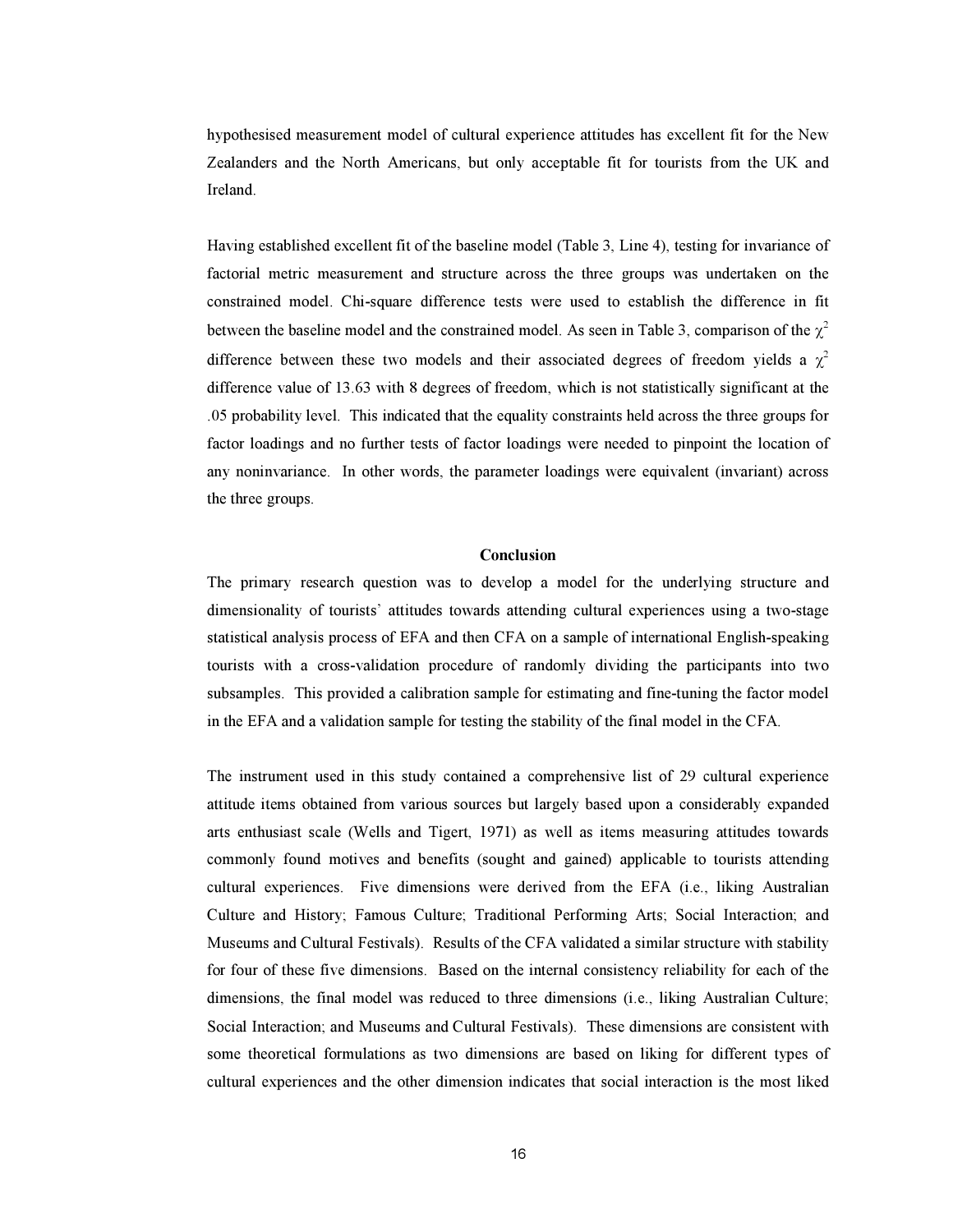socio-psychological attitude towards commonly found motives and benefits (sought and gained) from attending cultural experiences.

Invariance testing of the full measurement model for cultural experience attitudes was undertaken to determine the related research question of whether there was a significant difference in the model factorial structure and metric factor loadings for the three different cultural groups of international English-speaking tourists. Results of the model assessed separately for the three groups established structural similarity and an excellent fit of the data to the model for the New Zealanders and the North Americans, but only an acceptable fit of the model for tourists from the UK and Ireland. To test the metric invariance of factor loadings, the difference in fit between a constrained model and a multi-group baseline model was not statistically significant at the .05 probability level indicating that the model factor loadings are relatively invariant for the three groups of international English-speaking tourists.

The underlying dimensionality of cultural experience attitudes found in this study is reported with more confidence having developed the model for cultural experience attitudes using a twostage process of EFA and CFA with a cross-validation procedure. Future research will test the cultural experience attitudes model with data for dimensionality and cultural differences with other groups of English-speaking tourists to Melbourne, Australia, namely, domestic tourists from the three neighbouring states of NSW, Queensland and SA; as well as with Japanese- and Chinese-speaking tourists from Asia.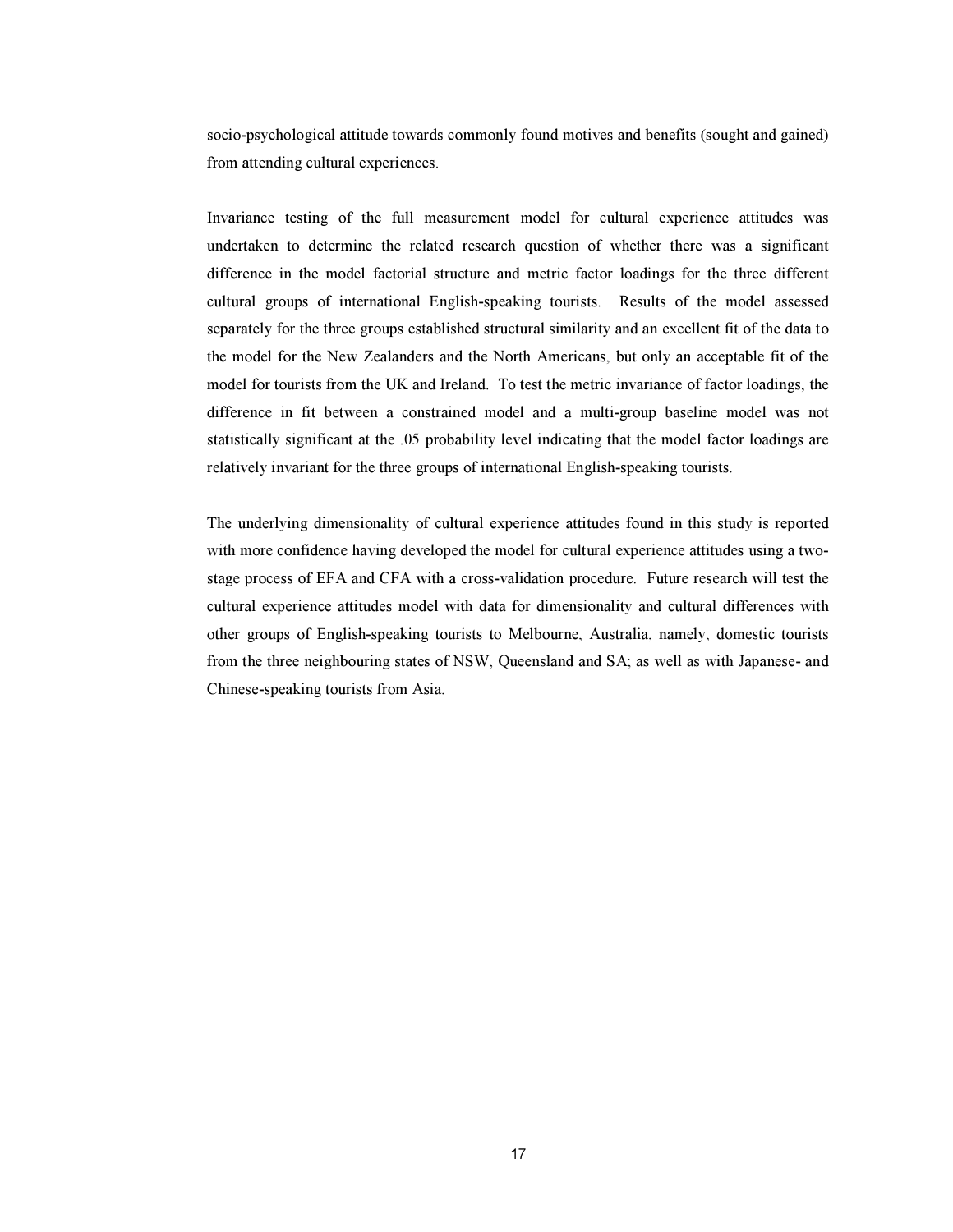

Figure 1 Hypothesised model for cultural experience attitudes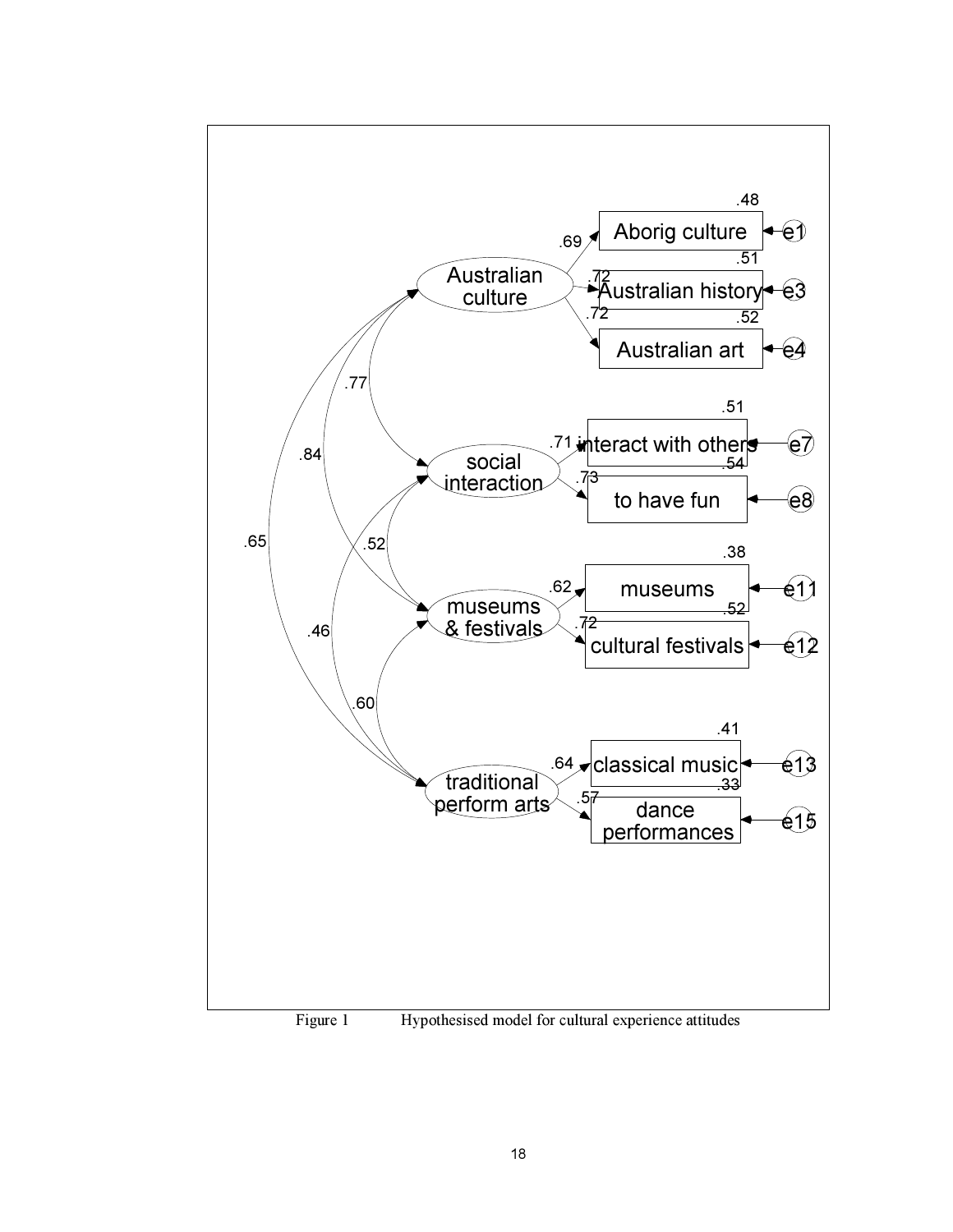#### References

- Ajzen, I. (1985). From Intentions to Action: A Theory of Planned Behavior. In J. Kuhl & J. Bechman (Eds.), Action-Control: From Cognition to Behavior (pp. 11-39). Heidelberg: Springer.
- Anderson, J. C., and Gerbing, D. W. (1988). Structural Equation Modeling in Practice: A Review and Recommended Two-Step Approach. Psychological Bulletin, 103(3), 411- 421.
- Australia Council for the Arts. (1999). Selling the Performing Arts. Sydney: Australia Council for the Arts.
- Bollen, K. A. (1989). Structural Equations with Latent Variables. New York: John Wiley & Sons.
- Browne, M. W., and Cudeck, R. (1992). Alternative Ways of Assessing Model Fit. Sociological Methods and Research, 21(2), 230-258.
- Byrne, B. M. (2001). Structural Equation Modeling with AMOS: Basic Concepts, Applications, and Programming. New Jersey: Lawrence Erlbaum Associates Publishers.
- Byrne, B. M., and Campbell, T. L. (1999). Cross-cultural Comparisons and the Presumption of Equivalent Measurement and Theoretical Structure: A Look Beneath the Surface. Journal of Cross-Cultural Psychology, 30(5), 555-574.
- Cheung, G. W., and Rensvold, R. B. (2002). Evaluating Goodness-of-Fit Indexes for Testing Measurement Invariance. Structural Equation Modeling, 9(2), 233-255.
- Cultural Ministers Council Statistics Working Group. (1997). Domestic Cultural Tourism in Australia 1994-95. Canberra: Cultural Ministers Council Statistics Working Group.
- Fishbein, M. (1967). Attitudes and the Prediction of Behaviour. In M. Fishbein (Ed.), Readings in Attitudes Theory and Measurements. New York: John Wiley.
- Fishbein, M. (1970). The Relationship between Beliefs, Attitudes and Behavior, Research in Consumer Behavior (pp. 216-235). New York: Holt, Rinehart and Winston.
- Fishbein, M., and Ajzen, I. (1975). Belief, Attitude, Intention, and Behavior: An Introduction to Theory and Research. Reading, MA: Addison-Wesley.
- Fodness, D. (1994). Measuring Tourist Motivation. Annals of Tourism Research, 21(3), 555- 581.
- Foo, L. M., and Rossetto, A. (1998). Cultural Tourism in Australia: Characteristics and Motivations. Occasional Paper No. 27. Canberra: Bureau of Tourism Research.
- Hair, J. F., Anderson, R. E., Tatham, R. L., and Black, W. C. (1995). *Multivariate Data* Analysis with Readings (4th ed.). New Jersey: Prentice Hall.
- Halvena, W. J., and Holbrook, M. B. (1986). The Varieties of Consumption Experience: Comparing Two Typologies of Emotion in Consumer Behavior. Journal of Consumer Research, 13(3), 394-404.
- Hirschman, E. C., and Holbrook, M. B. (1982). Hedonic Consumption: Emerging Concepts, Methods and Propositions. Journal of Marketing, 46(Summer), 92-101.
- Holbrook, M. B., and Hirschman, E. C. (1982). The Experiential Aspects of Consumption: Consumer Fantasies, Feelings, and Fun. Journal of Consumer Research, 9(September), 132-140.
- Hsu, C. H. C. (2001). Importance and Dimensionality of Senior Motorcoach Traveler Choice Attributes. Journal of Hospitality & Leisure Marketing, 8(3/4), 51-70.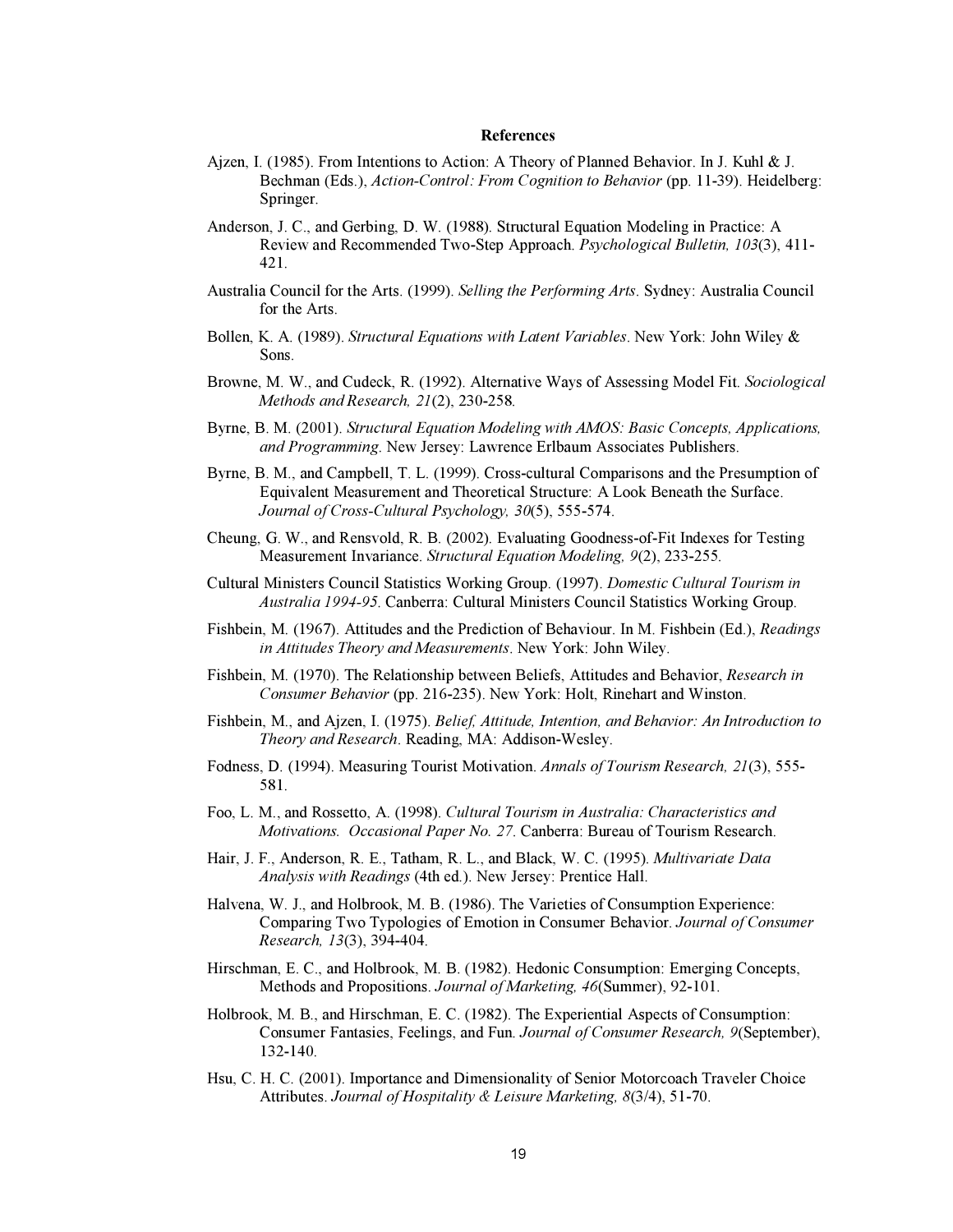- Hu, L.-T., and Bentler, P. M. (1999). Cutoff Criteria for Fit Indexes in Covariance Structure Analysis: Conventional Criteria Versus New Alternatives. Structural Equation Modeling, 6(1), 1-55.
- International Chamber of Commerce/European Society for Opinion and Marketing Research. (1995). ICC/ESOMAR International Code of Marketing and Social Research Practice. Available: www.iccwbo.org [2005, 20 December].
- Iso-Ahola, S. E. (1980). The Social Psychology of Leisure and Recreation. Dubuque, Iowa: Wm C Brown Co.
- Kay, P. (2003). Consumer Motivation in a Tourism Context: Continuing the Work of Maslow, Rokeach, Vroom, Deci, Haley and Others. In R. Kennedy (Ed.), Proceedings of ANZMAC 2003 (pp. 600-614). Adelaide: University of South Australia.
- Kay, P. (2006). Tourist Benefits Research: Old and New Issues and Uses in a Cultural Tourism Context. In G. B. O'Mahony & P. Whitelaw (Eds.), Proceedings of the 16th Annual CAUTHE Conference (pp. 809-824). Melbourne: School of Hospitality, Tourism and Marketing, Victoria University.
- Kline, R. B. (2005). Principles and Practice of Structural Equation Modeling (2nd ed.). New York: The Guilford Press.
- Lankford, S. V., and Howard, D. R. (1994). Developing a Tourism Impact Attitude Scale. Annals of Tourism Research, 21(1), 121-139.
- Lee, S.-H., and Tideswell, C. (2005). Understanding Attitudes Towards Leisure Travel and the Constraints Faced by Senior Koreans. Journal of Vacation Marketing, 11(3), 249-263.
- Lumpkin, J. R. (1985). Shopping Orientation Segmentation of the Elderly Consumer. Journal of the Academy of Marketing Science, 13(Spring), 271-289.
- Malhotra, N. K., Hall, J., Shaw, M., and Crisp, M. (1996). Marketing Research: An Applied Orientation. Sydney: Prentice Hall Australia.
- McKercher, B., and du Cros, H. (2003). Testing a Cultural Tourism Typology. International Journal of Tourism Research, 5, 45-58.
- McKercher, B., Ho, P. S. Y., du Cros, H., and So-Ming, B. C. (2002). Activities-Based Segmentation of the Cultural Tourism Market. Journal of Travel & Tourism Marketing, 12(1), 23-46.
- Mitchell, A. (1983). The Nine American Lifestyles. New York: Warner.
- Reisinger, Y. (2005). Leisure Travel: National Trends, Cultural Differences. Journal of Vacation Marketing, 11(3), 195-196.
- Richards, G., and Queiros, C. (2005). ATLAS Cultural Tourism Research Project 2004. Barcelona: ATLAS.
- Ryan, C., and Mo, X. (2001). Chinese Visitors to New Zealand Demographics and Perceptions. Journal of Vacation Marketing, 8(1), 13-27.
- Shih, D. (1986). VALS as a Tool of Tourism Market Research: The Pennsylvania Experience. Journal of Travel Research, 24(4), 2-11.
- Spangenberg, E. R., Voss, K. E., and Crowley, A. E. (1997). Measuring the Hedonic and Utilitarian Dimensions of Attitude: A Generally Applicable Scale. Advances in Consumer Research, 24, 235-241.
- Steenkamp, J.-B. E. M., and Baumgartner, H. (1998). Assessing Measurement Invariance in Cross-National Consumer Research. Journal of Consumer Research, 25(1), 78-90.
- Tourism Victoria. (2003). Cultural Tourism. Melbourne: Tourism Victoria Research Unit.